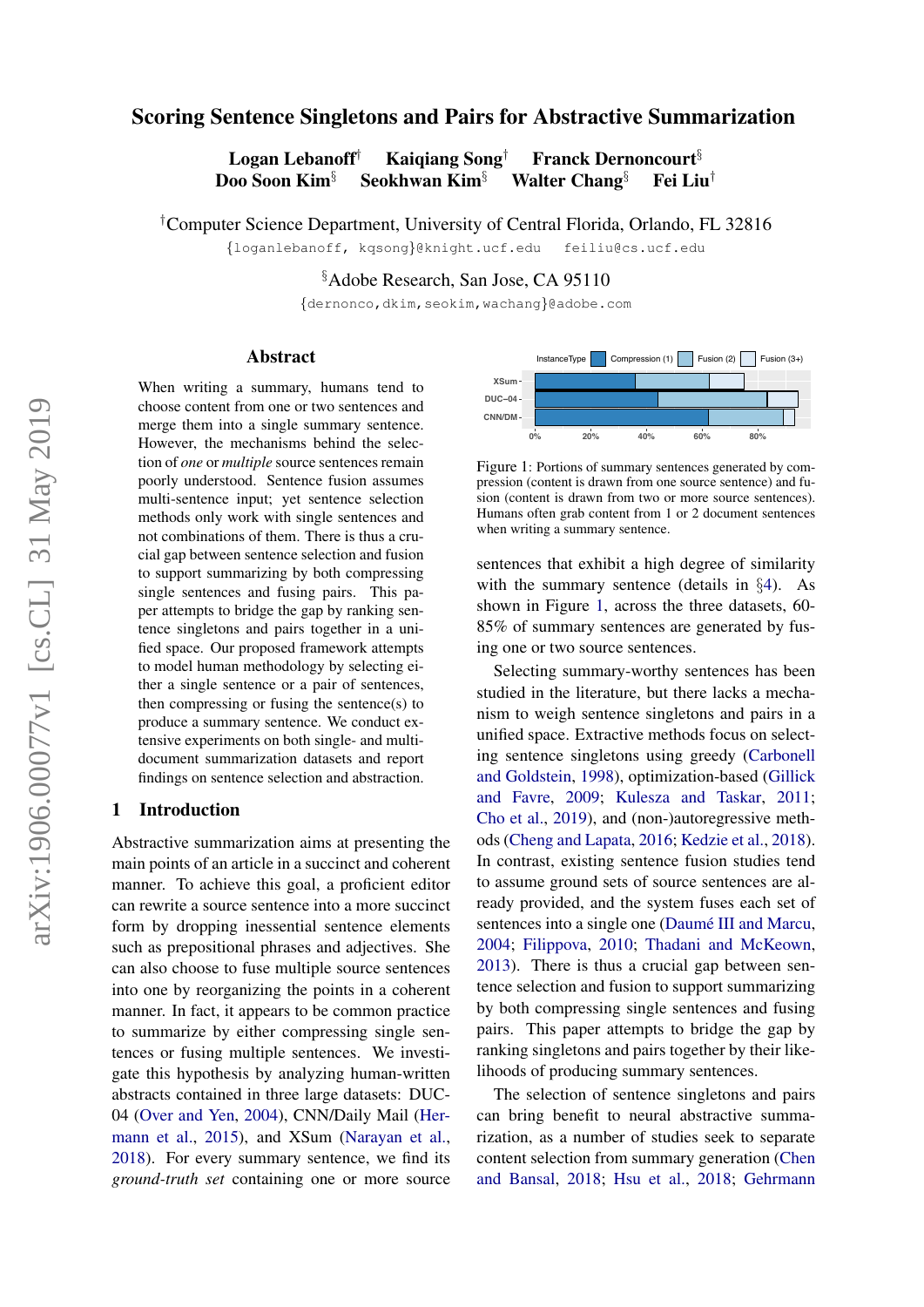[et al.,](#page-9-9) [2018;](#page-9-9) [Lebanoff et al.,](#page-9-10) [2018\)](#page-9-10). Content selection draws on domain knowledge to identify relevant content, while summary generation weaves together selected source and vocabulary words to form a coherent summary. Despite having local coherence, system summaries can sometimes contain erroneous details [\(See et al.,](#page-10-3) [2017\)](#page-10-3) and forged content [\(Cao et al.,](#page-8-2) [2018b;](#page-8-2) [Song et al.,](#page-10-4) [2018\)](#page-10-4). Separating the two tasks of content selection and summary generation allows us to closely examine the compressing and fusing mechanisms of an abstractive summarizer.

In this paper we propose a method to learn to select sentence singletons and pairs, which then serve as the basis for an abstractive summarizer to compose a summary sentence-by-sentence, where singletons are shortened (i.e., compressed) and pairs are merged (i.e., fused). We exploit stateof-the-art neural representations and traditional vector space models to characterize singletons and pairs; we then provide suggestions on the types of representations useful for summarization. Experiments are performed on both single- and multi-document summarization datasets, where we demonstrate the efficacy of selecting sentence singletons and pairs as well as its utility to abstractive summarization. Our research contributions can be summarized as follows:

- the present study fills an important gap by selecting sentence singletons and pairs jointly, assuming a summary sentence can be created by either shortening a singleton or merging a pair. Compared to abstractive summarizers that perform content selection implicitly, our method is flexible and can be extended to multi-document summarization where training data is limited;
- we investigate the factors involved in representing sentence singletons and pairs. We perform extensive experiments and report findings on sentence selection and abstraction.<sup>[1](#page-1-0)</sup>

## 2 Related Work

Content selection is integral to any summarization system. Neural approaches to abstractive summarization often perform content selection jointly with surface realization using an encoder-decoder architecture [\(Rush et al.,](#page-10-5) [2015;](#page-10-5) [Nallapati et al.,](#page-10-6) [2016;](#page-10-6) [Chen et al.,](#page-8-3) [2016b;](#page-8-3) [Tan et al.,](#page-10-7) [2017;](#page-10-7) [See](#page-10-3)

[et al.,](#page-10-3) [2017;](#page-10-3) [Paulus et al.,](#page-10-8) [2017;](#page-10-8) [Celikyilmaz et al.,](#page-8-4) [2018;](#page-8-4) [Narayan et al.,](#page-10-1) [2018\)](#page-10-1). Training these models end-to-end means learning to perform both tasks simultaneously and can require a massive amount of data that is unavailable and unaffordable for many summarization tasks.

Recent approaches emphasize the importance of separating content selection from summary generation for abstractive summarization. Studies exploit extractive methods to identify content words and sentences that should be part of the summary and use them to guide the generation of abstracts [\(Chen and Bansal,](#page-8-1) [2018;](#page-8-1) [Gehrmann et al.,](#page-9-9) [2018;](#page-9-9) [Lebanoff et al.,](#page-9-10) [2018\)](#page-9-10). On the other hand, surface lexical features have been shown to be effective in identifying pertinent content [\(Carenini](#page-8-5) [et al.,](#page-8-5) [2006;](#page-8-5) [Wong et al.,](#page-10-9) [2008;](#page-10-9) [Galanis et al.,](#page-9-11) [2012\)](#page-9-11). Examples include sentence length, position, centrality, word frequency, whether a sentence contains topic words, and others. The surface cues can also be customized for new domains relatively easily. This paper represents a step forward in this direction, where we focus on developing lightweight models to select summary-worthy sentence singletons and pairs and use them as the basis for summary generation.

A succinct sentence can be generated by shortening or rewriting a lengthy source text. Recent studies have leveraged neural encoder-decoder models to rewrite the first sentence of an article to a title-like summary [\(Nallapati et al.,](#page-10-6) [2016;](#page-10-6) [Zhou](#page-10-10) [et al.,](#page-10-10) [2017;](#page-10-10) [Li et al.,](#page-10-11) [2017;](#page-10-11) [Song et al.,](#page-10-4) [2018;](#page-10-4) [Guo](#page-9-12) [et al.,](#page-9-12) [2018;](#page-9-12) [Cao et al.,](#page-8-6) [2018a\)](#page-8-6). Compressive summaries can be generated in a similar vein by selecting important source sentences and then dropping inessential sentence elements such as prepositional phrases. Before the era of deep neural networks it has been an active area of research, where sentence selection and compression can be accomplished using a pipeline or a joint model (Daumé [III and Marcu,](#page-9-13) [2002;](#page-9-13) [Zajic et al.,](#page-10-12) [2007;](#page-10-12) [Gillick and](#page-9-1) [Favre,](#page-9-1) [2009;](#page-9-1) [Wang et al.,](#page-10-13) [2013;](#page-10-13) [Li et al.,](#page-9-14) [2013,](#page-9-14) [2014;](#page-10-14) [Filippova et al.,](#page-9-15) [2015\)](#page-9-15). A majority of these studies focus on selecting and compressing sentence *singletons* only.

A sentence can also be generated through fusing multiple source sentences. However, many aspects of this approach are largely underinvestigated, such as determining the set of source sentences to be fused, handling its large cardinality, and identifying the sentence relationships for per-

<span id="page-1-0"></span><sup>&</sup>lt;sup>1</sup>[We make our code and models publicly available at](#page-10-3) [https:](https://github.com/ucfnlp/summarization-sing-pair-mix) [//github.com/ucfnlp/summarization-sing-pair-mix](#page-10-3)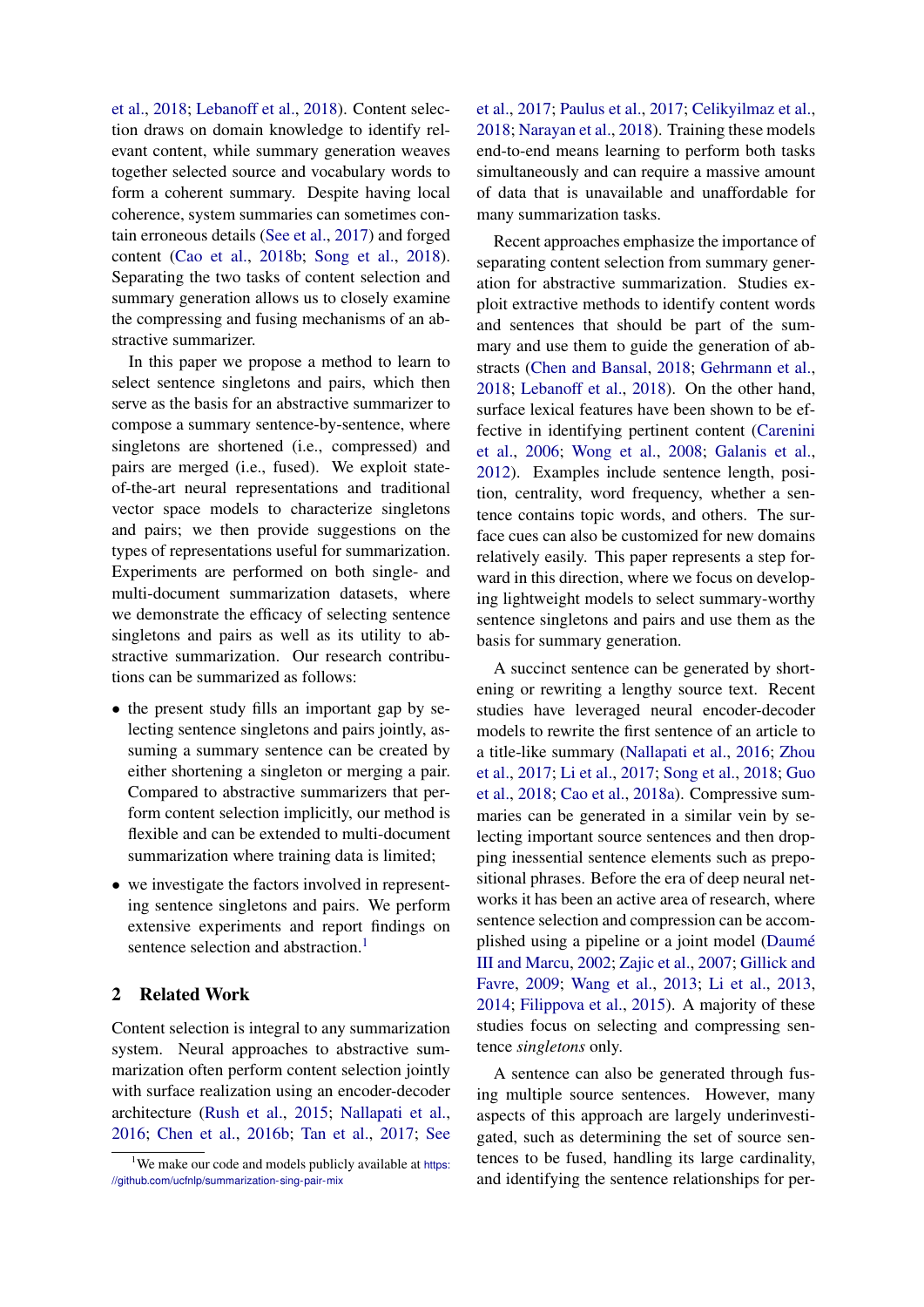<span id="page-2-0"></span>

| <b>Sentence Pair:</b>                                                                   | <b>Merged Sentence:</b>                                 |
|-----------------------------------------------------------------------------------------|---------------------------------------------------------|
| (A) The bombing killed 58 people.                                                       | Pakistan denies its spy agency helped plan bombing that |
| (B) Wajid Shamsul Hasan, Pakistan's high commissioner to Britain, and Hamid Gul,        | killed 58.                                              |
| former head of the ISI, firmly denied the agency's involvement in the attack.           |                                                         |
| <b>Sentence Singleton:</b>                                                              | <b>Compressed Sentence:</b>                             |
| (A) Pakistani Maj. Gen. Athar Abbas said the report "unfounded and malicious" and       | Maj. Gen. Athar Abbas said the report was an "effort to |
| an "effort to malign the ISI," - Pakistan's directorate of inter-services intelligence. | malign the ISI."                                        |

Table 1: Example sentence singleton and pair, before and after compression/merging.

forming fusion. Previous studies assume a set of similar source sentences can be gathered by clustering sentences or by comparing to a reference summary sentence [\(Barzilay and McKeown,](#page-8-7) [2005;](#page-8-7) [Filippova,](#page-9-7) [2010;](#page-9-7) [Shen and Li,](#page-10-15) [2010;](#page-10-15) [Chenal](#page-9-16) [and Cheung,](#page-9-16) [2016;](#page-9-16) [Liao et al.,](#page-10-16) [2018\)](#page-10-16); but these methods can be suboptimal. Joint models for sentence selection and fusion implicitly perform content planning [\(Martins and Smith,](#page-10-17) [2009;](#page-10-17) [Berg-](#page-8-8)[Kirkpatrick et al.,](#page-8-8) [2011;](#page-8-8) [Bing et al.,](#page-8-9) [2015;](#page-8-9) [Durrett](#page-9-17) [et al.,](#page-9-17) [2016\)](#page-9-17) and there is limited control over which sentences are merged and how.

In contrast, this work attempts to teach the system to determine if a sentence singleton or a pair should be selected to produce a summary sentence. A sentence pair (A, B) is preferred over its consisting sentences if they carry complementary content. Table [1](#page-2-0) shows an example. Sentence B contains a reference ("*the attack*") and A contains a more complete description for it ("*bombing that killed 58*"). Sentences A and B each contain certain valuable information, and an appropriate way to merge them exists. As a result, a sentence pair can be scored higher than a singleton given the content it carries and compatibility of its consisting sentences. In the following we describe methods to represent singletons and pairs in a unified framework and scoring them for summarization.

### 3 Our Model

We present the first attempt to transform sentence singletons and pairs to real-valued vector representations capturing semantic salience so that they can be measured against each other  $(\S 3.1)$  $(\S 3.1)$ . This is a nontrivial task, as it requires a direct comparison of texts of varying length—a pair of sentences is almost certainly longer than a single sentence. For sentence pairs, the representations are expected to further encode sentential semantic compatibility. In §[3.2,](#page-4-1) we describe our method to utilize highest scoring singletons and pairs to a neural abstractive summarizer to generate summaries.

### <span id="page-2-1"></span>3.1 Scoring Sentence Singletons and Pairs

Given a document or set of documents, we create a set  $D$  of singletons and pairs by gathering all single sentences and arbitrary pairs of them. We refer to a singleton or pair in the set as an *instance*. The sentences in a pair are arranged in order of their appearance in the document or by date of documents. Let N be the number of single sentences in the input document(s), a complete set of singletons and pairs will contain  $|\mathcal{D}| = \frac{N(N-1)}{2}$  $\frac{N-1}{2}$  +N instances. Our goal is to score each instance based on the amount of summary-worthy content it conveys. Despite their length difference, a singleton can be scored higher than a pair if it contains a significant amount of salient content. Conversely, a pair can outweigh a singleton if its component sentences are salient and compatible with each other.

Building effective representations for singletons and pairs is therefore of utmost importance. We attempt to build a vector representation for each instance. The representation should be invariant to the instance type, i.e., a singleton or pair. In this paper we exploit the BERT architecture [\(Devlin](#page-9-18) [et al.,](#page-9-18) [2018\)](#page-9-18) to learn instance representations. The representations are fine-tuned for a classification task predicting whether a given instance contains content used in human-written summary sentences (details for ground-truth creation in §[4\)](#page-4-0).

BERT BERT supports our goal of encoding singletons and pairs indiscriminately. It introduces two pretraining tasks to build deep contextual representations for words and sequences. A sequence can be a single sentence  $(A)$  or pair of sentences (A+B).[2](#page-2-2) The first task predicts *missing words* in the input sequence. The second task predicts if B is the *next sentence* following A. It requires the vector representation for (A+B) to capture the coherence of two sentences. As coherent sentences can often be fused together, we conjecture that the second task is particularly suited for our goal.

<span id="page-2-2"></span><sup>&</sup>lt;sup>2</sup>In the original BERT paper [\(Devlin et al.,](#page-9-18) [2018\)](#page-9-18), a "sentence" is used in a general sense to denote an arbitrary span of contiguous text; we refer to an actual linguistic sentence.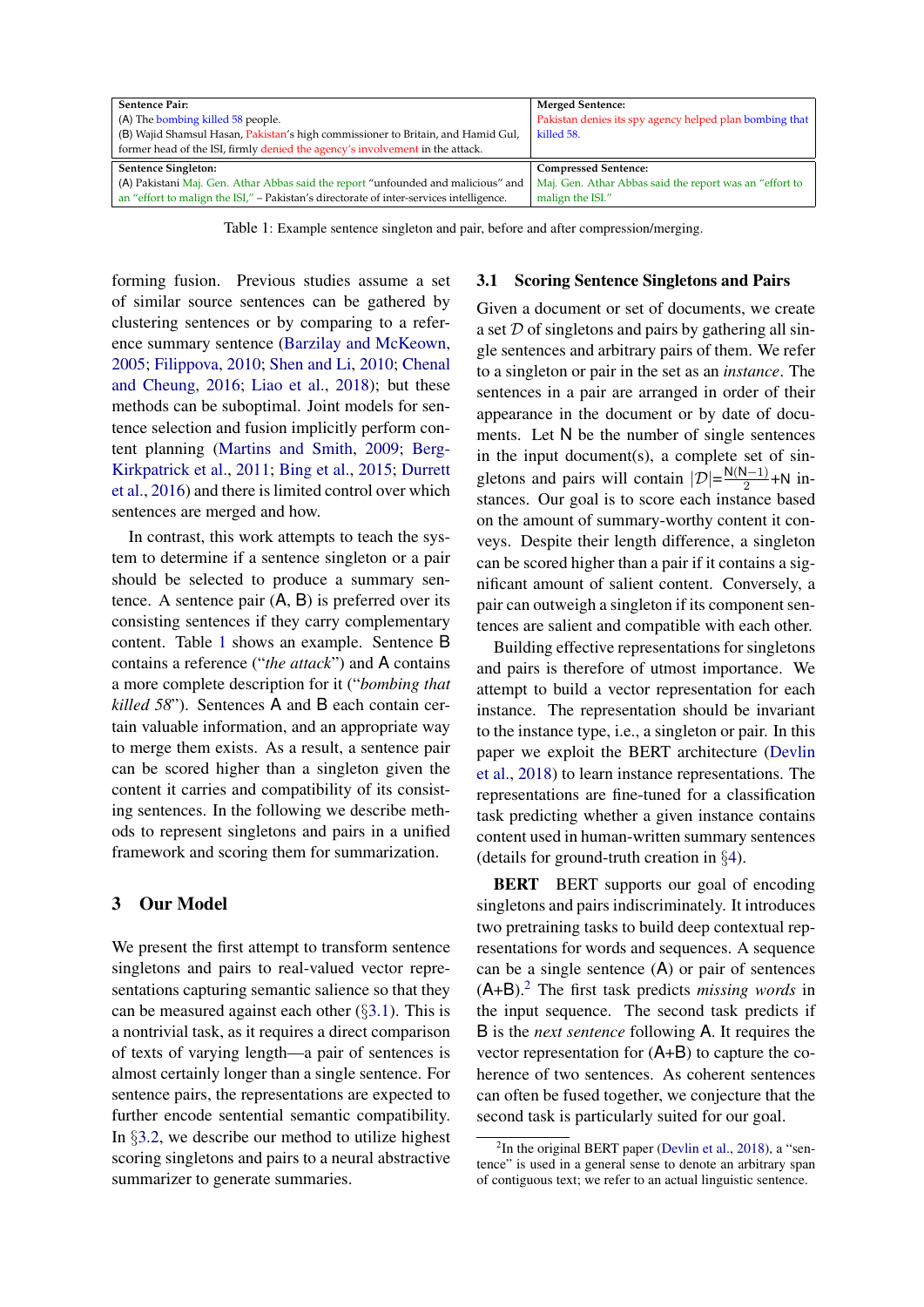Concretely, BERT constructs an input sequence by prepending a singleton or pair with a "[CLS]" symbol and delimiting the two sentences of a pair with "[SEP]." The representation learned for the [CLS] symbol is used as an aggregate sequence representation for the later classification task. We show an example input sequence in Eq. [\(1\)](#page-2-1). In the case of a singleton,  $w_i^{\mathsf{B}}$  are padding tokens.

$$
\{w_i\} = \text{[CLS]}, w_1^{\mathsf{A}}, w_2^{\mathsf{A}}, \dots, \text{[SEP]}, w_1^{\mathsf{B}}, w_2^{\mathsf{B}}, \dots, \text{[SEP]} \quad (1)
$$

$$
\mathbf{e}_i = \mathbf{e}_{\rm w}(w_i) + \mathbf{e}_{\rm sgnt}(w_i) + \mathbf{e}_{\rm wpos}(w_i) + \mathbf{e}_{\rm spos}(w_i)
$$
 (2)

In Eq. [\(2\)](#page-2-1), each token  $w_i$  is characterized by an input embedding  $e_i$ , calculated as the elementwise sum of the following embeddings:

- $\mathbf{e}_{\rm w}(w_i)$  is a *token* embedding;
- $\bullet$   $\mathbf{e}_{\text{sem}}(w_i)$  is a *segment* embedding, signifying whether  $w_i$  comes from sentence A or B.
- $\bullet$   $\mathbf{e}_{\text{wpos}}(w_i)$  is a *word position* embedding indicating the index of  $w_i$  in the input sequence;
- we introduce  $e_{\text{spos}}(w_i)$  to be a *sentence position* embedding; if  $w_i$  is from sentence  $A$  (or  $B$ ),  $\mathbf{e}_{\text{spos}}(w_i)$  is the embedding indicating the index of sentence A (or B) in the original document.

Intuitively, these embeddings mean that, the extent to which a word contributes to the sequence (A+B) representation depends on these factors: (i) word salience, (ii) importance of sentences A and B, (iii) word position in the sequence, and, (iv) sentence position in the document. These factors coincide with heuristics used in summarization literature [\(Nenkova and McKeown,](#page-10-18) [2011\)](#page-10-18), where leading sentences of a document and the first few words of a sentence are more likely to be included in the summary.

The input embeddings are then fed to a multilayer and multi-head attention architecture to build deep contextual representations for tokens. Each layer employs a Transformer block [\(Vaswani et al.,](#page-10-19) [2017\)](#page-10-19), which introduces a self-attention mechanism that allows each hidden state  $h_i^l$  to be compared with every other hidden state of the same layer  $[\mathbf{h}_1^l, \mathbf{h}_2^l, \dots, \mathbf{h}_N^l]$  using a parallelizable, multi-head attention mechanism (Eq. [\(3-4\)](#page-2-1)).

$$
\mathbf{h}_i^1 = f_{\text{self-attn}}^1(\mathbf{e}_i, [\mathbf{e}_1, \mathbf{e}_2, \dots, \mathbf{e}_N]) \qquad (3)
$$

$$
\mathbf{h}_i^{l+1} = f_{\text{self-attn}}^{l+1}(\mathbf{h}_i^l, [\mathbf{h}_1^l, \mathbf{h}_2^l, \dots, \mathbf{h}_N^l]) \qquad (4)
$$

The representation at final layer L for the [CLS] symbol is used as the sequence representation

 $h_{[CLS]}^{\mathsf{L}}$ . The representations can be fine-tuned with an additional output layer to generate state-ofthe-art results on a wide range of tasks including reading comprehension and natural language inference. We use the pretrained BERT base model and fine-tune it on our specific task of predicting if an instance (a singleton or pair)  $p_{\text{inst}}$  =  $\sigma(\mathbf{w}^{\top} \mathbf{h}_{[CLS]}^{\mathsf{L}})$  is an appropriate one, i.e., belonging to the ground-truth set of summary instances for a given document. At test time, the architecture indiscriminately encodes a mixed collection of sentence singletons/pairs. We then obtain a likelihood score for each instance. This framework is thus a first effort to build semantic representations for singletons and pairs capturing informativeness and semantic compatibility of two sentences.

VSM We are interested in contrasting BERT with the traditional vector space model [\(Manning](#page-10-20) [et al.,](#page-10-20) [2008\)](#page-10-20) for representing singletons and pairs. BERT learns instance representations by attending to important content words, where the importance is signaled by word and position embeddings as well as pairwise word relationships. Nonetheless, it remains an open question whether BERT can successfully weave the meaning of *topically important words* into representations. A word "border" is topically important if the input document discusses border security. A topic word is likely to be repeatedly mentioned in the input document but less frequently elsewhere. Because sentences containing topical words are often deemed summaryworthy [\(Hong and Nenkova,](#page-9-19) [2014\)](#page-9-19), it is desirable to represent sentence singletons and pairs based on the amount of topical content they convey.

VSM represents each sentence as a sparse vector. Each dimension of the vector corresponds to an  $n$ -gram weighted by its TF-IDF score. A high TF-IDF score suggests the  $n$ -gram is important to the topic of discussion. We further strengthen the sentence vector with position and centrality information, i.e., the sentence position in the document and the cosine similarity between the sentence and document vector. We obtain a document vector by averaging over its sentence vectors, and we similarly obtain a vector for a pair of sentences. We use VSM representations as a baseline to contrast its performance with distributed representations from BERT. To score singletons and pairs, we use the LambdaMART model<sup>[3](#page-3-0)</sup> which has demonstrated success on related NLP tasks [\(Chen et al.,](#page-8-10) [2016a\)](#page-8-10);

<span id="page-3-0"></span><sup>3</sup> <https://sourceforge.net/p/lemur/wiki/RankLib/>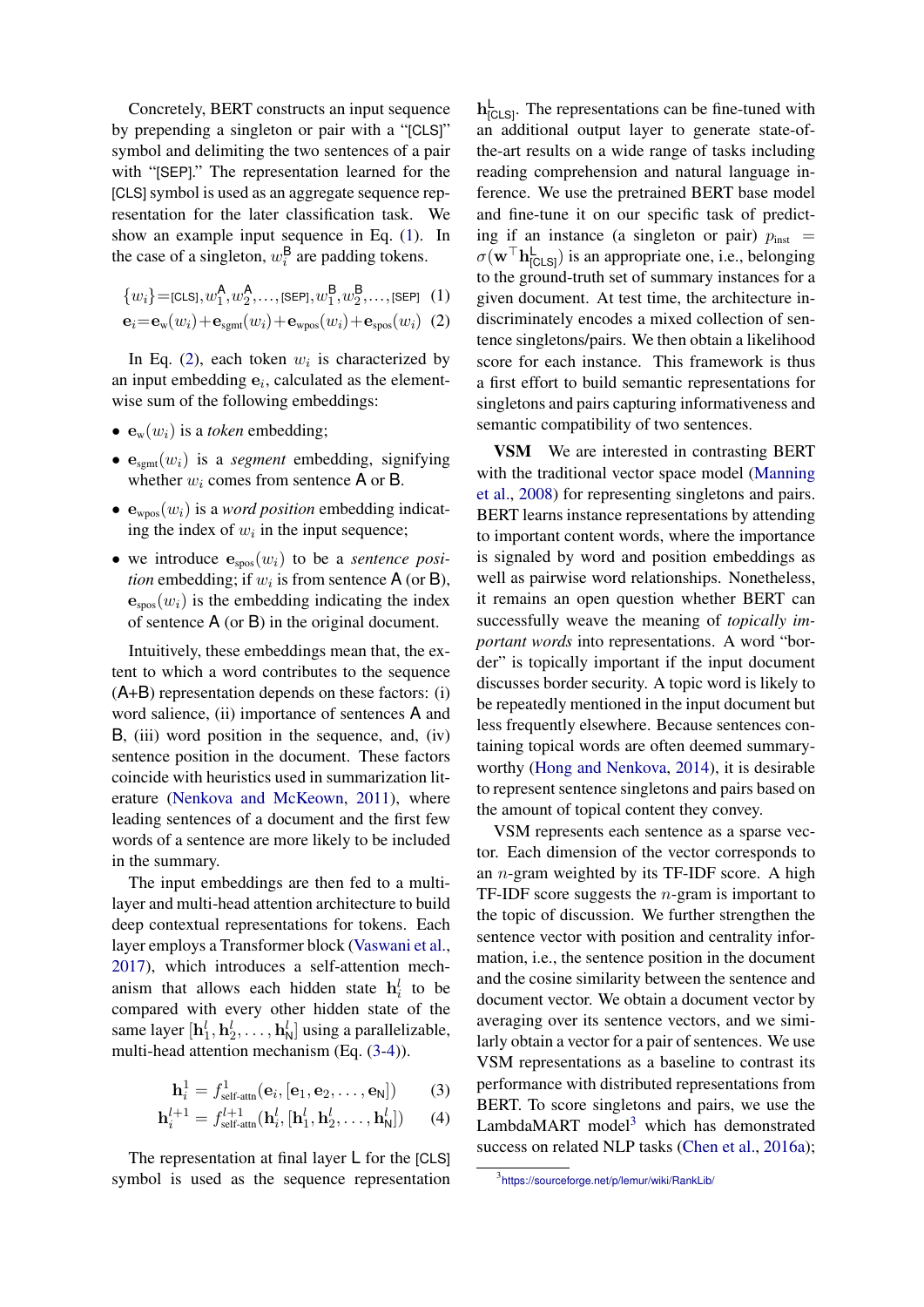it also fits our requirements of ranking singletons and pairs indiscriminately.

### <span id="page-4-1"></span>3.2 Generating Summaries

We proceed by performing a preliminary investigation of summary generation from singletons and pairs; they are collectively referred to as *instances*. In the previous section, a set of summary instances is selected from a document. These instances are treated as "raw materials" for a summary; they are fed to a neural abstractive summarizer which processes them into summary sentences via fusion and compression. This strategy allows us to separately evaluate the contributions from instance selection and summary composition.

We employ the MMR principle [\(Carbonell and](#page-8-0) [Goldstein,](#page-8-0) [1998\)](#page-8-0) to select a set of highest scoring and non-redundant instances. The method adds an instance  $\hat{P}$  to the summary  $\hat{S}$  iteratively per Eq. [\(5\)](#page-4-1) until a length threshold has been reached. Each instance is weighted by a linear combination of its importance score  $\mathcal{I}(P_k)$ , obtained by BERT or VSM, and its redundancy score  $\mathcal{R}(P_k)$ , computed as the cosine similarity between the instance and partial summary.  $\lambda$  is a balancing factor between importance and redundancy.[4](#page-4-2) Essentially, MMR prevents the system from selecting instances that are too similar to ones already selected. 15. They are collectively referred to as *instances*, bareadocone at to strainers with the previous sector summary instances coefficient of non-mary instances are about and strainer in fect to a neural abstractive summar

$$
\hat{P} = \underset{P_k \in \mathcal{D} \backslash \mathcal{S}}{\arg \max} \left[ \lambda \mathcal{I}(P_k) - (1 - \lambda) \mathcal{R}(P_k) \right] \quad (5)
$$

Composing a summary from selected instances is a non-trivial task. As a preliminary investigation of summary composition, we make use of pointergenerator (PG) networks [\(See et al.,](#page-10-3) [2017\)](#page-10-3) to compress/fuse sentences into summary sentences. PG is a sequence-to-sequence model that has achieved state-of-the-art performance in abstractive summarization by having the ability to both copy tokens from the document or generate new tokens from the vocabulary. When trained on documentsummary pairs, the model has been shown to remove unnecessary content from sentences and can merge multiple sentences together.

In this work, rather than training on documentsummary pairs, we train PG exclusively on ground-truth instances. This removes most of the responsibility of content selection, and allows it to focus its efforts on merging the sentences. We use instances derived from human summaries (§[4\)](#page-4-0) to

<span id="page-4-3"></span>

Figure 2: System architecture. In this example, a sentence pair is chosen (red) and then merged to generate the first summary sentence. Next, a sentence singleton is selected (blue) and compressed for the second summary sentence.

train the network, which includes a sentence singleton or pair along with the ground-truth compressed/merged sentence. At test time, the network receives an instance from BERT or VSM and outputs a summary sentence, then repeats this process to generate several sentences. In Figure [2](#page-4-3) we present an illustration of the system architecture.

### <span id="page-4-0"></span>4 Data

Our method does not require a massive amount of annotated data. We thus report results on singleand multi-document summarization datasets.

We experiment with (i) XSum [\(Narayan et al.,](#page-10-1) [2018\)](#page-10-1), a new dataset created for extreme, abstractive summarization. The task is to reduce a news article to a short, one-sentence summary. Both source articles and reference summaries are gathered from the BBC website. The training set contains about 204k article-summary pairs and the test contains 11k pairs. (ii) CNN/DM [\(Hermann et al.,](#page-9-0) [2015\)](#page-9-0), an abstractive summarization dataset frequently exploited by recent studies. The task is to reduce a news article to a multi-sentence summary (4 sentences on average). The training set contains about 287k article-summary pairs and the test set contains 11k pairs. We use the non-anonymzied version of the dataset. (iii) DUC-04 [\(Over and](#page-10-0) [Yen,](#page-10-0) [2004\)](#page-10-0), a benchmark multi-document summarization dataset. The task is to create an abstractive summary (5 sentences on average) from a set of 10 documents discussing a given topic. The dataset contains 50 sets of documents used for testing purpose only. Each document set is associated with four human reference summaries.

We build a training set for both tasks of content selection and summary generation. This is done by creating ground-truth sets of instances based on document-summary pairs. Each document and

<span id="page-4-2"></span>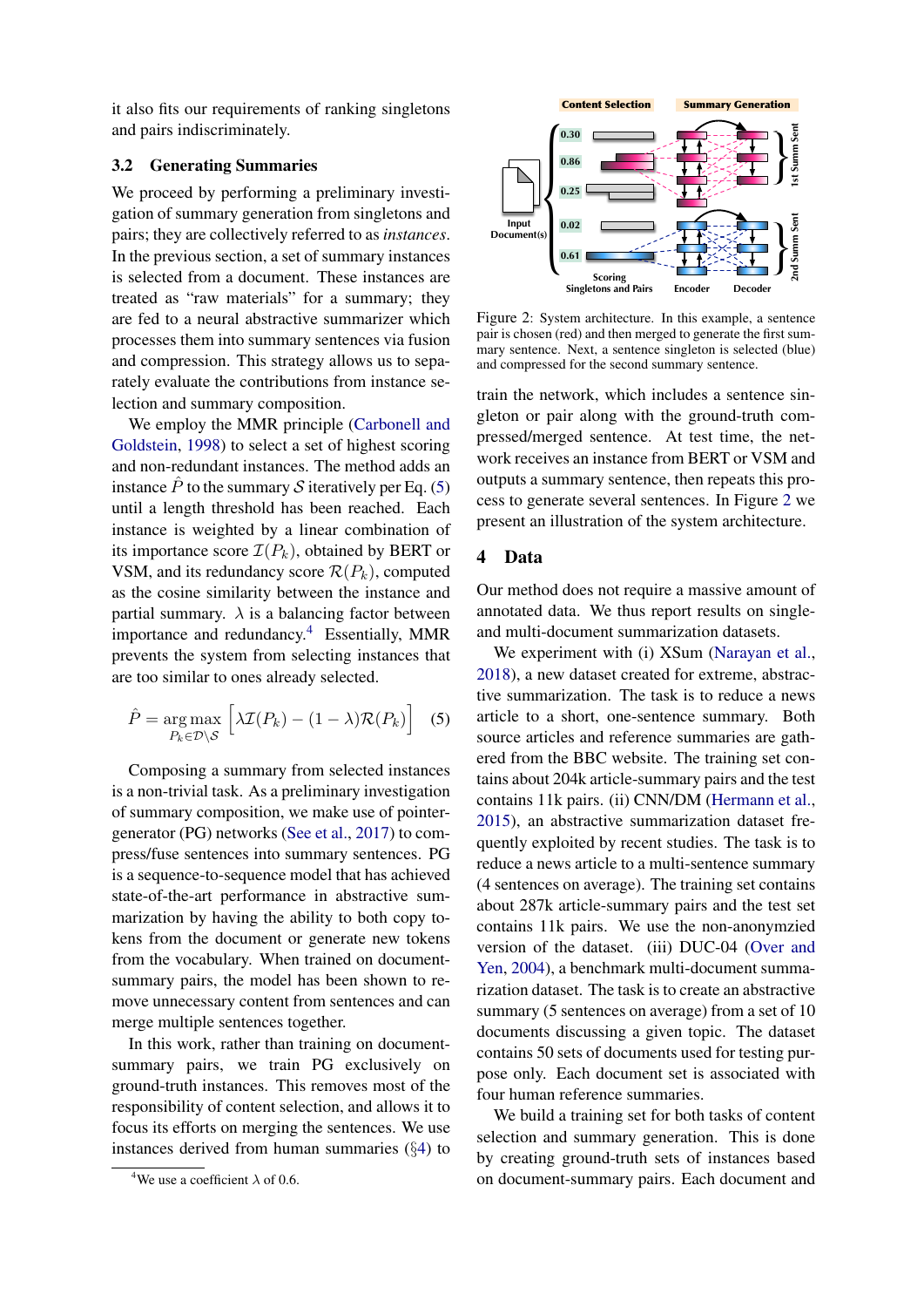summary pair  $(D, S)$  is a collection of sentences  $D = \{d_1, d_2, ..., d_M\}$  and  $S = \{s_1, s_2, ..., s_N\}.$ We wish to associate each summary sentence  $s_n$ with a subset of the document sentences  $D \subseteq D$ , which are the sentences that are merged to form  $s_n$ . Our method chooses multiple sentences that work together to capture the most overlap with summary sentence  $s_n$ , in the following way.

We use averaged ROUGE-1, -2, -L scores [\(Lin,](#page-10-21) [2004\)](#page-10-21) to represent sentence similarity. The source sentence most similar to  $s_n$  is chosen, which we call  $d_1$ . All shared words are then removed from  $s_n$  to create  $s'_n$ , effectively removing all information already captured by  $\tilde{d}_1$ . A second source sentence  $\tilde{d}_2$  is selected that is most similar to the remaining summary sentence  $s'_n$ , and shared words are again removed from  $s'_n$  to create  $s''_n$ . This process of sentence selection and overlap removal is repeated until no remaining sentences have at least two overlapping content words (words that are non-stopwords or punctuation) with  $s_n$ . The result is referred to as a ground-truth set  $(s_n, D)$ where  $\tilde{D} = \{\tilde{d}_1, \tilde{d}_2, ..., \tilde{d}_{|\tilde{D}|}\}\$ . To train the models,  $\tilde{D}$  is limited to one or two sentences because it captures the large majority of cases. All empty ground-truth sets are removed, and only the first two sentences are chosen for all ground-truth sets with more than two sentences. A small number of summary sentences have empty ground-truth sets, corresponding to  $2.85\%$ ,  $9.87\%$ ,  $5.61\%$  of summary sentences in CNN/DM, XSum, and DUC-04 datasets. A detailed plot of the ground-truth set size is illustrated in Figure [1,](#page-0-0) and samples of the ground-truth are found in the supplementary.

We use the standard train/validation/test splits for both CNN/Daily Mail and XSum. We train our models on ground-truth sets of instances created from the training sets and tune hyperparameters using instances from the validation sets. DUC-04 is a test-only dataset, so we use the models trained on CNN/Daily Mail to evaluate DUC-04. Because the input is in the form of multiple documents, we select the first 20 sentences from each document and concatenate them together into a single megadocument [\(Lebanoff et al.,](#page-9-10) [2018\)](#page-9-10). For the sentence position feature, we keep the sentence positions from the original documents. This handling of sentence position, along with other features that are invariant to the input type, allows us to effectively train on single-document inputs and transfer to the multi-document setting.

### 5 Results

Evaluation Setup In this section we evaluate our proposed methods on identifying summaryworthy instances including singletons and pairs. We compare this scheme with traditional methods extracting only singletons, then introduce novel evaluation strategies to compare results. We exploit several strong extractive baselines: (i) *Sum-Basic* [\(Vanderwende et al.,](#page-10-22) [2007\)](#page-10-22) extracts sentences by assuming words occurring frequently in a document have higher chances of being included in the summary; (ii) *KL-Sum* [\(Haghighi](#page-9-20) [and Vanderwende,](#page-9-20) [2009\)](#page-9-20) greedily adds sentences to the summary to minimize KL divergence; (iii) *LexRank* [\(Erkan and Radev,](#page-9-21) [2004\)](#page-9-21) estimates sentence importance based on eigenvector centrality in a document graph representation. Further, we include the LEAD method that selects the first N sentences from each document. We then require all systems to extract N instances, i.e., either sin-gletons or pairs, from the input document(s).<sup>[5](#page-5-0)</sup>

We compare system-identified instances with ground-truth instances, and in particular, we compare against the primary, secondary, and full set of ground-truth sentences. A *primary* sentence is defined as a ground-truth singleton or a sentence in a ground-truth pair that has the highest similarity to the reference summary sentence; the other sentence in the pair is considered *secondary*, which provides complementary information to the primary sentence. E.g., let  $S^* = \{(1, 2), 5, (8, 4), 10\}$ be a ground-truth set of instances, where numbers are sentence indices and the first sentence of each pair is primary. Our ground-truth primary set thus contains  $\{1, 5, 8, 10\}$ ; secondary set contains  $\{2,$ 4}; and the full set of ground-truth sentences contains  $\{1, 2, 5, 8, 4, 10\}$ . Assume  $S = \{(1, 2), 3, (4, 1)\}$ 10), 15} are system-selected instances. We uncollapse all pairs to obtain a set of single sentences  $S=\{1, 2, 3, 4, 10, 15\}$ , then compare them against the primary, secondary, and full set of ground-truth sentences to calculate precision, recall, and F1 measure scores. This evaluation scheme allows a fair comparison of a variety of systems for instance selection, and assess their performance on identifying primary and secondary sentences respectively for summary generation.

Extraction Results In Table [2](#page-6-0) we present in-

<span id="page-5-0"></span>We use N=4/1/5 respectively for the CNN/DM, XSum, and DUC-04 datasets. N is selected as the average number of sentences in reference summaries.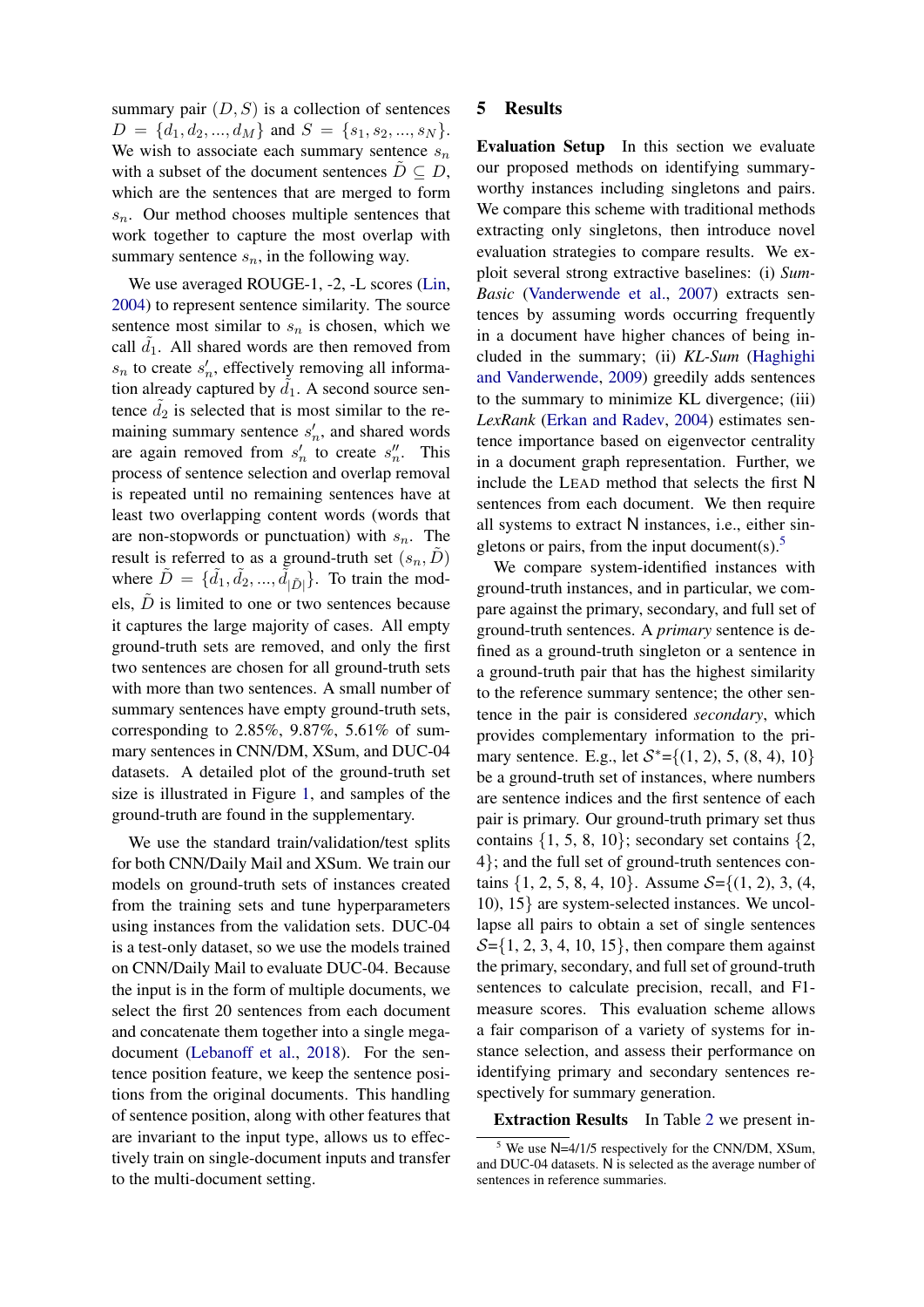<span id="page-6-0"></span>

|                |                                     |      | <b>Primary</b> |      |      | <b>Secondary</b> |      |      | All  |              |
|----------------|-------------------------------------|------|----------------|------|------|------------------|------|------|------|--------------|
|                | <b>System</b>                       | P    | $\bf{R}$       | F    | P    | R                | F    | P    | R    | $\mathbf{F}$ |
|                | LEAD-Baseline                       | 31.9 | 38.4           | 34.9 | 10.7 | 34.3             | 16.3 | 39.9 | 37.3 | 38.6         |
|                | SumBasic (Vanderwende et al., 2007) | 15.2 | 17.3           | 16.2 | 5.3  | 15.8             | 8.0  | 19.6 | 16.9 | 18.1         |
| CNN/Daily Mail | KL-Summ (Haghighi et al., 2009)     | 15.7 | 17.9           | 16.7 | 5.4  | 15.9             | 8.0  | 20.0 | 17.4 | 18.6         |
|                | LexRank (Erkan and Radev, 2004)     | 22.0 | 25.9           | 23.8 | 7.2  | 21.4             | 10.7 | 27.5 | 24.7 | 26.0         |
|                | VSM-SingOnly (This work)            | 30.8 | 36.9           | 33.6 | 9.8  | 34.4             | 15.2 | 39.5 | 35.7 | 37.5         |
|                | VSM-SingPairMix (This work)         | 27.0 | 46.5           | 34.2 | 9.0  | 42.1             | 14.9 | 34.0 | 45.4 | 38.9         |
|                | BERT-SingOnly (This work)           | 35.3 | 41.9           | 38.3 | 9.8  | 32.5             | 15.1 | 44.0 | 38.6 | 41.1         |
|                | BERT-SingPairMix (This work)        | 33.6 | 67.1           | 44.8 | 13.6 | 70.2             | 22.8 | 44.7 | 68.0 | 53.9         |
|                | LEAD-Baseline                       | 8.5  | 9.4            | 8.9  | 5.3  | 9.5              | 6.8  | 13.8 | 9.4  | 11.2         |
|                | SumBasic (Vanderwende et al., 2007) | 8.7  | 9.7            | 9.2  | 5.0  | 8.9              | 6.4  | 13.7 | 9.4  | 11.1         |
|                | KL-Summ (Haghighi et al., 2009)     | 9.2  | 10.2           | 9.7  | 5.0  | 8.9              | 6.4  | 14.2 | 9.7  | 11.5         |
|                | LexRank (Erkan and Radev, 2004)     | 9.7  | 10.8           | 10.2 | 5.5  | 9.8              | 7.0  | 15.2 | 10.4 | 12.4         |
| XSum           | VSM-SingOnly (This work)            | 12.3 | 14.1           | 13.1 | 3.8  | 11.0             | 5.6  | 17.9 | 12.0 | 14.4         |
|                | VSM-SingPairMix (This work)         | 10.1 | 22.6           | 13.9 | 4.2  | 17.4             | 6.8  | 14.3 | 20.8 | 17.0         |
|                | BERT-SingOnly (This work)           | 24.2 | 26.1           | 25.1 | 6.6  | 16.7             | 9.5  | 35.3 | 20.8 | 26.2         |
|                | BERT-SingPairMix (This work)        | 33.2 | 56.0           | 41.7 | 24.1 | 65.5             | 35.2 | 57.3 | 59.6 | 58.5         |
|                | LEAD-Baseline                       | 6.0  | 4.8            | 5.3  | 2.8  | 3.8              | 3.2  | 8.8  | 4.4  | 5.9          |
|                | SumBasic (Vanderwende et al., 2007) | 4.2  | 3.2            | 3.6  | 3.0  | 3.8              | 3.3  | 7.2  | 3.4  | 4.6          |
|                | KL-Summ (Haghighi et al., 2009)     | 5.6  | 4.5            | 5.0  | 2.8  | 3.8              | 3.2  | 8.0  | 4.2  | 5.5          |
| DUC-04         | LexRank (Erkan and Radev, 2004)     | 8.5  | 6.7            | 7.5  | 4.8  | 6.5              | 5.5  | 12.1 | 6.6  | 8.6          |
|                | VSM-SingOnly (This work)            | 18.0 | 14.7           | 16.2 | 3.6  | 8.4              | 5.0  | 23.6 | 11.8 | 15.7         |
|                | VSM-SingPairMix (This work)         | 3.8  | 6.2            | 4.7  | 3.6  | 11.4             | 5.5  | 7.4  | 8.0  | 7.7          |
|                | BERT-SingOnly (This work)           | 8.4  | 6.5            | 7.4  | 2.8  | 5.3              | 3.7  | 15.6 | 6.6  | 9.2          |
|                | BERT-SingPairMix (This work)        | 4.8  | 9.1            | 6.3  | 4.2  | 14.2             | 6.5  | 9.0  | 10.9 | 9.9          |

Table 2: Instance selection results; evaluated for primary, secondary, and all ground-truth sentences. Our BERT-SingPairMix method achieves strong performance owing to its capability of building effective representations for both singletons and pairs.

stance selection results for the CNN/DM, XSum, and DUC-04 datasets. Our method builds representations for instances using either BERT or VSM (§[3.1\)](#page-2-1). To ensure a thorough comparison, we experiment with selecting a mixed set of singletons and pairs ("SingPairMix") as well as selecting singletons only ("SingOnly"). On the CNN/DM and XSum datasets, we observe that selecting a mixed set of singletons and pairs based on BERT representations (BERT+SingPairMix) demonstrates the most competitive results. It outperforms a number of strong baselines when evaluated on a full set of ground-truth sentences. The method also performs superiorly on identifying secondary sentences. For example, it increases recall scores for identifying secondary sentences from 33.8% to 69.8% (CNN/DM) and from 16.7% to 65.3% (XSum). Our method is able to achieve strong performance on instance selection owing to BERT's capability of building effective representations for both singletons and pairs. It learns to identify salient source content based on token and position embeddings and it encodes sentential semantic compatibility using the pretraining task of predicting the next sentence; both are valuable additions to summary instance selection.

Further, we observe that identifying summary-

worthy singletons and pairs from multi-document inputs (DUC-04) appears to be more challenging than that of single-document inputs (XSum and CNN/DM). This distinction is not surprising given that for multi-document inputs, the system has a large and diverse search space where candidate singletons and pairs are gathered from a set of documents written by different authors.<sup>[6](#page-6-1)</sup> We find that the BERT model performs consistently on identifying secondary sentences, and VSM yields considerable performance gain on selecting primary sentences. Both BERT and VSM models are trained on the CNN/DM dataset and applied to DUC-04 as the latter data are only used for testing. Our findings suggest that the TF-IDF features of the VSM model are effective for multi-document inputs, as important topic words are usually repeated across documents and TF-IDF scores can reflect topical importance of words. This analysis further reveals that extending BERT to incorporate topical salience of words can be a valuable line of research for future work.

<span id="page-6-1"></span><sup>&</sup>lt;sup>6</sup>For the DUC-04 dataset, we select top K sentences from each document  $(K=5)$  and pool them as candidate singletons. Candidate pairs consist of arbitrary combinations of singletons. For all datasets we perform downsampling to balance the number of positive and negative singletons (or pairs).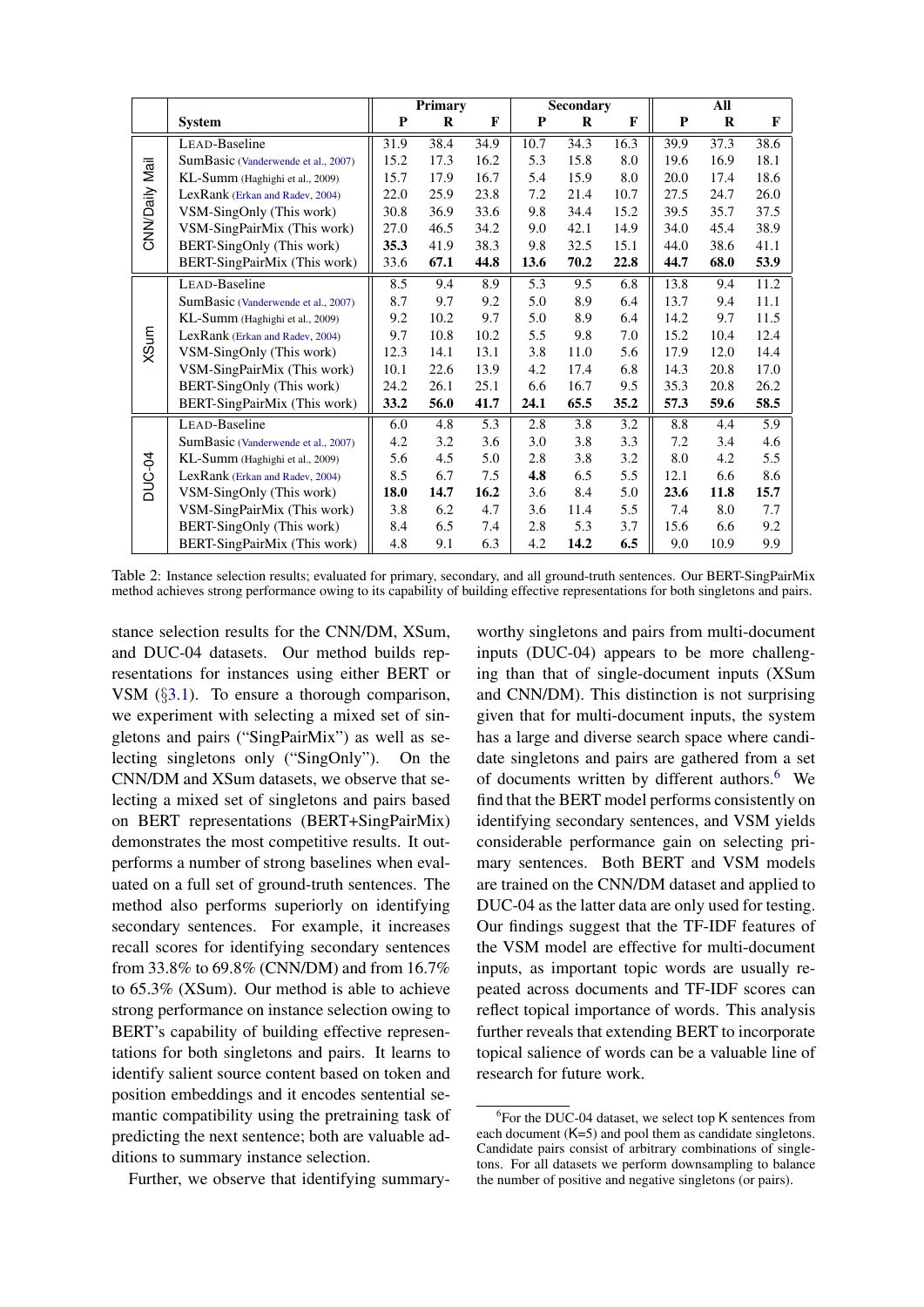<span id="page-7-0"></span>

|                                     | <b>CNN/Daily Mail</b> |             |       |
|-------------------------------------|-----------------------|-------------|-------|
| Svstem                              | $R-1$                 | $R-2$       | $R-I$ |
| SumBasic (Vanderwende et al., 2007) | 34.11                 | 11.13       | 31.14 |
| KLSumm (Haghighi et al., 2009)      | 29.92                 | 10.50       | 27.37 |
| LexRank (Erkan and Radev, 2004)     | 35.34                 | 13.31       | 31.93 |
| PointerGen+Cov (See et al., 2017)   | 39.53                 | 17.28       | 36.38 |
| BERT-Abs w/ SS (This Work)          | 35.49                 | 15.12       | 33.03 |
| BERT-Abs w/ PG (This Work)          | 37.15                 | 15.22       | 34.60 |
| <b>BERT-Extr (This Work)</b>        | 41.13                 | 18.68       | 37.75 |
| GT-SingPairMix (This Work)          | 48.73                 | 26.59       | 45.29 |
|                                     |                       | <b>XSum</b> |       |
| <b>System</b>                       | $R-1$                 | $R-2$       | $R-L$ |
| SumBasic (Vanderwende et al., 2007) | 18.56                 | 2.91        | 14.88 |
| KLSumm (Haghighi et al., 2009)      | 16.73                 | 2.83        | 13.53 |
| LexRank (Erkan and Radev, 2004)     | 17.95                 | 3.00        | 14.30 |
| BERT-Abs w/ PG (This Work)          | 25.08                 | 6.48        | 19.75 |
| <b>BERT-Extr (This Work)</b>        | 23.53                 | 4.54        | 17.23 |
| GT-SingPairMix (This Work)          | 27.90                 | 7.31        | 21.04 |
|                                     | <b>DUC-04</b>         |             |       |
| <b>System</b>                       | $R-1$                 | $R-2$       | R-SU4 |
| SumBasic (Vanderwende et al., 2007) | 29.48                 | 4.25        | 8.64  |
| KLSumm (Haghighi et al., 2009)      | 31.04                 | 6.03        | 10.23 |
| LexRank (Erkan and Radev, 2004)     | 34.44                 | 7.11        | 11.19 |
| Extract+Rewrite (Song et al., 2018) | 28.90                 | 5.33        | 8.76  |
| Opinosis (Ganesan et al., 2010)     | 27.07                 | 5.03        | 8.63  |
| BERT-Abs w/ PG (This Work)          | 27.95                 | 4.13        | 7.75  |
| <b>BERT-Extr (This Work)</b>        | 30.49                 | 5.12        | 9.05  |
| GT-SingPairMix (This Work)          | 41.42                 | 13.67       | 16.38 |

Table 3: Summarization results on various datasets. Whether abstractive summaries (BERT-Abst) outperform its extractive variant (BERT-Extr) appears to be related to the amount of sentence pairs selected by BERT-SingPairMix. Selecting more pairs than singletons seems to hurt the abstractor.

Summarization Results We present summarization results in Table [3,](#page-7-0) where we assess both extractive and abstractive summaries generated by BERT-SingPairMix. We omit VSM results as they are not as competitive as BERT on instance selection for the mixed set of singletons and pairs. The extractive summaries "BERT-Extr" are formed by concatenating selected singletons and pairs for each document, whereas "GT-SingPairMix" concatenates *ground-truth* singletons and pairs; it provides an upper bound for any system generating a set of singletons and pairs as the summary. To assure fair comparison, we limit all extractive summaries to contain up to 100 words (40 words for  $XSum$ ) for ROUGE evaluation<sup>[7](#page-7-1)</sup>, where R-1, R-2, R-L, and R-SU4 are variants used to measure the overlap of unigrams, bigrams, longest common subsequences, and skip bigrams (with a maximum distance of 4) between system and reference summaries [\(Lin,](#page-10-21) [2004\)](#page-10-21). The abstractive summaries are generated from the same singletons and pairs used

<span id="page-7-1"></span>

<span id="page-7-3"></span>

Figure 3: Position of ground-truth singletons and pairs in a document. The singletons of XSum can occur anywhere; the first and second sentence of a pair also appear far apart.

to form system extracts. "BERT-Abs-PG" generates an abstract by iteratively encoding singletons or pairs and decoding summary sentences using pointer-generator networks  $(\S3.2)^8$  $(\S3.2)^8$  $(\S3.2)^8$  $(\S3.2)^8$ 

Our BERT summarization systems achieve results largely on par with those of prior work. It is interesting to observe that the extractive variant (BERT-Extr) can outperform its abstractive counterparts on DUC-04 and CNN/DM datasets, and vice versa on XSum. A close examination of the results reveals that whether abstractive summaries outperform appears to be related to the amount of sentence pairs selected by "BERT-SingPairMix." Selecting more pairs than singletons seems to hurt the abstractor. For example, BERT selects 100% and 76.90% sentence pairs for DUC-04 and CNN/DM respectively, and 28.02% for XSum. These results suggest that existing abstractors using encoder-decoder models may need to improve on sentence fusion. These models are trained to generate fluent sentences more than preserving salient source content, leading to important content words being skipped in generating summary sentences. Our work intends to separate the tasks of sentence selection and summary generation, thus holding promise for improving compression and merging in the future. We present example system summaries in the supplementary.

Further analysis In this section we perform a series of analyses to understand where summaryworthy content is located in a document and how humans order them into a summary. Figure [3](#page-7-3) shows the position of ground-truth singletons and pairs in a document. We observe that singletons of CNN/DM and DUC-04 tend to occur at the beginning of a document, whereas singletons of XSum

<span id="page-7-2"></span><sup>8</sup>We include an additional in-house system "BERT-Abs-SS" for CNN/DM that takes the same input but generates summary sentences using a tree-based decoder.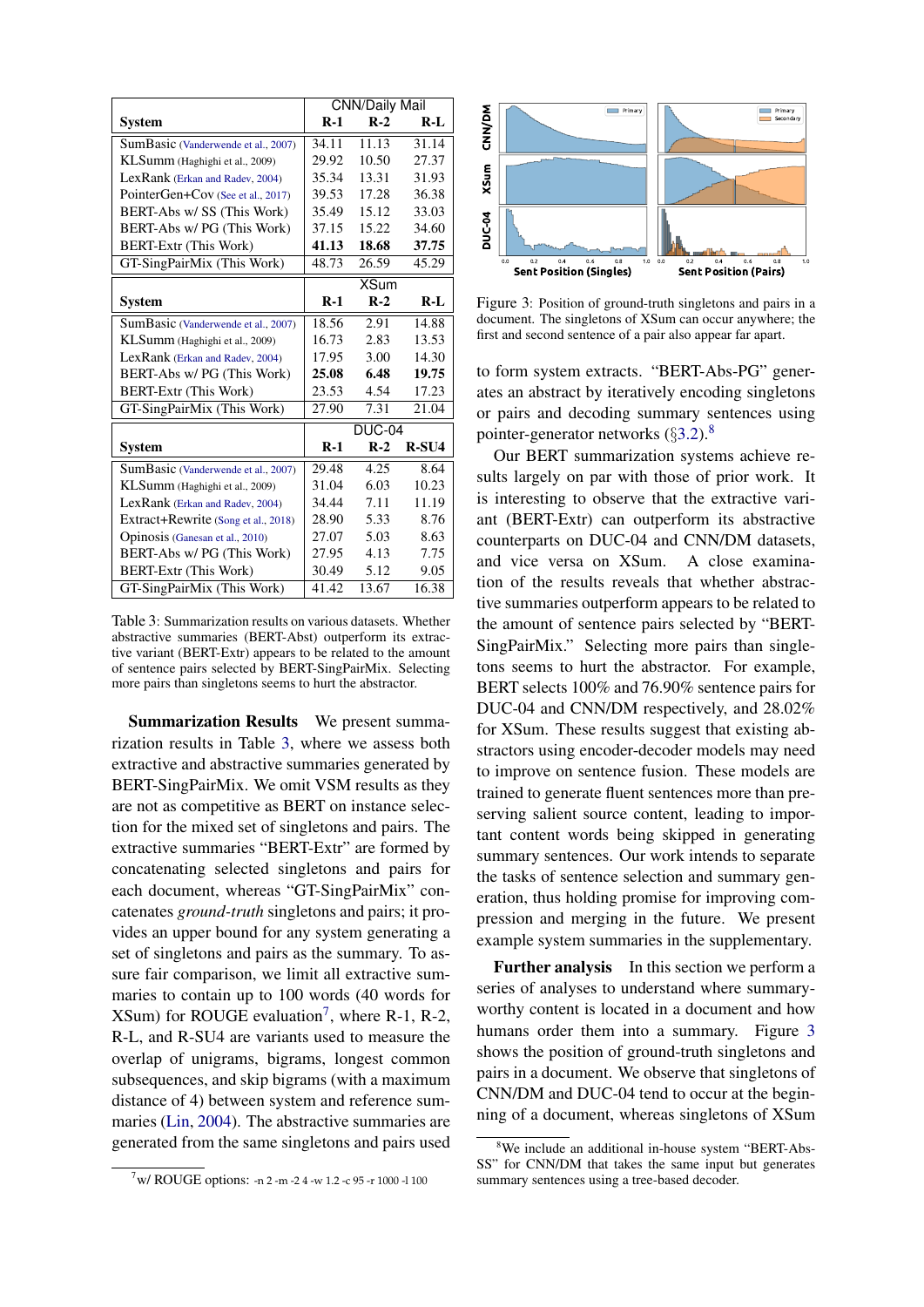<span id="page-8-11"></span>

Figure 4: A sentence's *position* in a human summary can affect whether or not it is created by compression or fusion.

can occur anywhere. We also find that the first and second sentence of a pair can appear far apart for XSum, but are closer for CNN/DM. These findings suggest that selecting singletons and pairs for XSum can be more challenging than others, as indicated by the name "extreme" summarization.

Figure [4](#page-8-11) illustrates how humans choose to organize content into a summary. Interestingly, we observe that a sentence's *position* in a human summary affects whether or not it is created by compression or fusion. The first sentence of a humanwritten summary is more likely than the following sentences to be a fusion of multiple source sentences. This is the case across all three datasets. We conjecture that the first sentence of a summary is expected to give an overview of the document and needs to consolidate information from different parts. Other sentences of a human summary can be generated by simply shortening singletons. Our statistics reveal that DUC-04 and XSum summaries involve more fusion operations, exhibiting a higher level of abstraction than CNN/DM.

### 6 Conclusion

We present an investigation into the feasibility of scoring singletons and pairs according to their likelihoods of producing summary sentences. Our framework is founded on the human process of selecting one or two sentences to merge together and it has the potential to bridge the gap between compression and fusion studies. Our method provides a promising avenue for domain-specific summarization where content selection and summary generation are only loosely connected to reduce the costs of obtaining massive annotated data.

#### Acknowledgments

We are grateful to the reviewers for their insightful comments that point to interesting future directions. The authors also thank students in the UCF NLP group for useful discussions.

#### **References**

- <span id="page-8-7"></span>Regina Barzilay and Kathleen R. McKeown. 2005. [Sentence fusion for multidocument news summa](https://www.mitpressjournals.org/doi/pdf/10.1162/089120105774321091)[rization.](https://www.mitpressjournals.org/doi/pdf/10.1162/089120105774321091) *Computational Linguistics*, 31(3).
- <span id="page-8-8"></span>Taylor Berg-Kirkpatrick, Dan Gillick, and Dan Klein. 2011. [Jointly learning to extract and compress.](https://dl.acm.org/citation.cfm?id=2002534) In *Proceedings of the Annual Meeting of the Association for Computational Linguistics (ACL)*.
- <span id="page-8-9"></span>Lidong Bing, Piji Li, Yi Liao, Wai Lam, Weiwei Guo, and Rebecca J. Passonneau. 2015. [Abstractive](https://www.cs.cmu.edu/~lbing/pub/acl2015-bing.pdf) [multi-document summarization via phrase selection](https://www.cs.cmu.edu/~lbing/pub/acl2015-bing.pdf) [and merging.](https://www.cs.cmu.edu/~lbing/pub/acl2015-bing.pdf) In *Proceedings of ACL*.
- <span id="page-8-6"></span>Ziqiang Cao, Wenjie Li, Sujian Li, and Furu Wei. 2018a. [Retrieve, rerank and rewrite: Soft template](https://aclweb.org/anthology/P18-1015) [based neural summarization.](https://aclweb.org/anthology/P18-1015) In *Proceedings of the Annual Meeting of the Association for Computational Linguistics (ACL)*.
- <span id="page-8-2"></span>Ziqiang Cao, Furu Wei, Wenjie Li, and Sujian Li. 2018b. [Faithful to the original: Fact aware neural](https://arxiv.org/abs/1711.04434) [abstractive summarization.](https://arxiv.org/abs/1711.04434) In *Proceedings of the AAAI Conference on Artificial Intelligence (AAAI)*.
- <span id="page-8-0"></span>Jaime Carbonell and Jade Goldstein. 1998. [The use](https://dl.acm.org/citation.cfm?id=291025) [of MMR, diversity-based reranking for reordering](https://dl.acm.org/citation.cfm?id=291025) [documents and producing summaries.](https://dl.acm.org/citation.cfm?id=291025) In *Proceedings of the International ACM SIGIR Conference on Research and Development in Information Retrieval (SIGIR)*.
- <span id="page-8-5"></span>Giuseppe Carenini, Raymond Ng, and Adam Pauls. 2006. [Multi-document summarization of evaluative](https://www.aclweb.org/anthology/E06-1039) [text.](https://www.aclweb.org/anthology/E06-1039) In *Proceedings of 11th Conference of the European Chapter of the Association for Computational Linguistics (EACL)*.
- <span id="page-8-4"></span>Asli Celikyilmaz, Antoine Bosselut, Xiaodong He, and Yejin Choi. 2018. [Deep communicating agents](https://arxiv.org/pdf/1803.10357.pdf) [for abstractive summarization.](https://arxiv.org/pdf/1803.10357.pdf) In *Proceedings of the North American Chapter of the Association for Computational Linguistics (NAACL)*.
- <span id="page-8-10"></span>Danqi Chen, Jason Bolton, and Christopher D. Manning. 2016a. [A thorough examination of the](https://www.aclweb.org/anthology/P16-1223) [cnn/daily mail reading comprehension task.](https://www.aclweb.org/anthology/P16-1223) In *Proceedings of the 54th Annual Meeting of the Association for Computational Linguistics (ACL)*.
- <span id="page-8-3"></span>Qian Chen, Xiaodan Zhu, Zhen-Hua Ling, Si Wei, and Hui Jiang. 2016b. [Distraction-based neural net](https://arxiv.org/abs/1610.08462)[works for document summarization.](https://arxiv.org/abs/1610.08462) In *Proceedings of the Twenty-Fifth International Joint Conference on Artificial Intelligence (IJCAI)*.
- <span id="page-8-1"></span>Yen-Chun Chen and Mohit Bansal. 2018. [Fast ab](https://arxiv.org/abs/1805.11080)[stractive summarization with reinforce-selected sen](https://arxiv.org/abs/1805.11080)[tence rewriting.](https://arxiv.org/abs/1805.11080) In *Proceedings of the Annual Meeting of the Association for Computational Linguistics (ACL)*.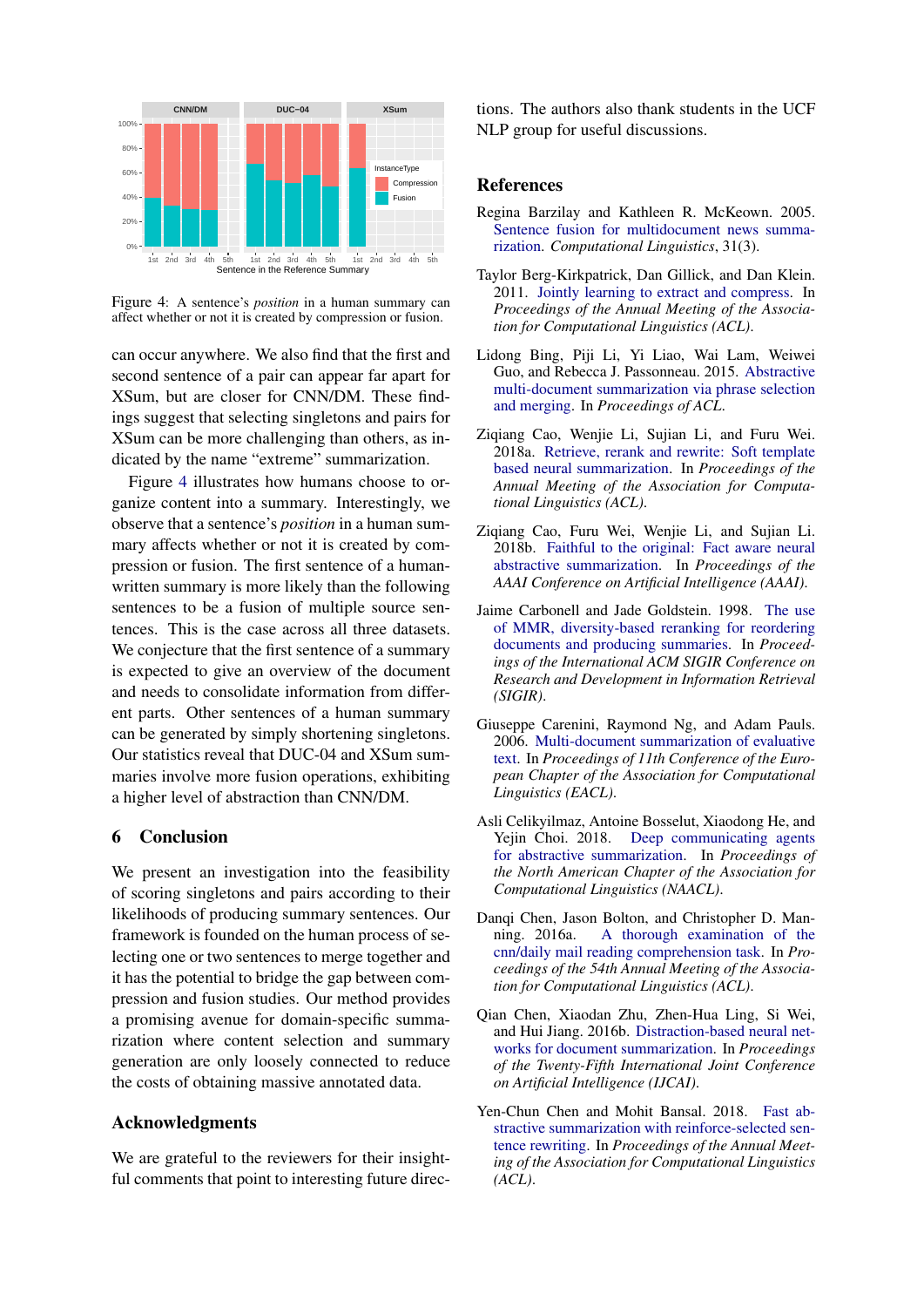- <span id="page-9-16"></span>Victor Chenal and Jackie Chi Kit Cheung. 2016. [Pre](https://www.aclweb.org/anthology/C16-1101)[dicting sentential semantic compatibility for aggre](https://www.aclweb.org/anthology/C16-1101)[gation in text-to-text generation.](https://www.aclweb.org/anthology/C16-1101) In *Proceedings of the International Conference on Computational Linguistics (COLING)*.
- <span id="page-9-4"></span>Jianpeng Cheng and Mirella Lapata. 2016. [Neural](https://www.aclweb.org/anthology/P16-1046) [summarization by extracting sentences and words.](https://www.aclweb.org/anthology/P16-1046) In *Proceedings of ACL*.
- <span id="page-9-3"></span>Sangwoo Cho, Logan Lebanoff, Hassan Foroosh, and Fei Liu. 2019. Improving the similarity measure of determinantal point processes for extractive multidocument summarization. In *Proceedings of the Annual Meeting of the Association for Computational Linguistics (ACL)*.
- <span id="page-9-13"></span>Hal Daumé III and Daniel Marcu. 2002. [A noisy](https://www.aclweb.org/anthology/P02-1057)[channel model for document compression.](https://www.aclweb.org/anthology/P02-1057) In *Proceedings of the Annual Meeting of the Association for Computational Linguistics (ACL)*.
- <span id="page-9-6"></span>Hal Daumé III and Daniel Marcu. 2004. [Generic sen](https://www.aclweb.org/anthology/W04-1016)[tence fusion is an ill-defined summarization task.](https://www.aclweb.org/anthology/W04-1016) In *Proceedings of ACL Workshop on Text Summarization Branches Out*.
- <span id="page-9-18"></span>Jacob Devlin, Ming-Wei Chang, Kenton Lee, and Kristina Toutanova. 2018. [BERT: pre-training of](https://arxiv.org/abs/1810.04805) [deep bidirectional transformers for language under](https://arxiv.org/abs/1810.04805)[standing.](https://arxiv.org/abs/1810.04805) *arXiv:1810.04805*.
- <span id="page-9-17"></span>Greg Durrett, Taylor Berg-Kirkpatrick, and Dan Klein. 2016. [Learning-based single-document summariza](https://arxiv.org/abs/1603.08887)[tion with compression and anaphoricity constraints.](https://arxiv.org/abs/1603.08887) In *Proceedings of the Association for Computational Linguistics (ACL)*.
- <span id="page-9-21"></span>Günes Erkan and Dragomir R. Radev. 2004. [LexRank:](https://www.aaai.org/Papers/JAIR/Vol22/JAIR-2214.pdf) [Graph-based lexical centrality as salience in text](https://www.aaai.org/Papers/JAIR/Vol22/JAIR-2214.pdf) [summarization.](https://www.aaai.org/Papers/JAIR/Vol22/JAIR-2214.pdf) *Journal of Artificial Intelligence Research*.
- <span id="page-9-7"></span>Katja Filippova. 2010. [Multi-sentence compression:](https://www.aclweb.org/anthology/C10-1037) [Finding shortest paths in word graphs.](https://www.aclweb.org/anthology/C10-1037) In *Proceedings of the International Conference on Computational Linguistics (COLING)*.
- <span id="page-9-15"></span>Katja Filippova, Enrique Alfonseca, Carlos Colmenares, Lukasz Kaiser, and Oriol Vinyals. 2015. [Sentence compression by deletion with lstms.](https://static.googleusercontent.com/media/research.google.com/en//pubs/archive/43852.pdf) In *Proceedings of the Conference on Empirical Methods in Natural Language Processing (EMNLP)*.
- <span id="page-9-11"></span>Dimitrios Galanis, Gerasimos Lampouras, and Ion Androutsopoulos. 2012. [Extractive multi-document](https://www.aclweb.org/anthology/C12-1056) [summarization with integer linear programming and](https://www.aclweb.org/anthology/C12-1056) [support vector regression.](https://www.aclweb.org/anthology/C12-1056) In *Proceedings of the International Conference on Computational Linguistics (COLING)*.
- <span id="page-9-22"></span>Kavita Ganesan, ChengXiang Zhai, and Jiawei Han. 2010. [Opinosis: A graph-based approach to ab](https://www.aclweb.org/anthology/C10-1039)[stractive summarization of highly redundant opin](https://www.aclweb.org/anthology/C10-1039)[ions.](https://www.aclweb.org/anthology/C10-1039) In *Proceedings of the International Conference on Computational Linguistics (COLING)*.
- <span id="page-9-9"></span>Sebastian Gehrmann, Yuntian Deng, and Alexander M. Rush. 2018. [Bottom-up abstractive summariza](https://arxiv.org/abs/1808.10792)[tion.](https://arxiv.org/abs/1808.10792) In *Proceedings of the Conference on Empirical Methods in Natural Language Processing (EMNLP)*.
- <span id="page-9-1"></span>Dan Gillick and Benoit Favre. 2009. [A scalable global](https://dl.acm.org/citation.cfm?id=1611640) [model for summarization.](https://dl.acm.org/citation.cfm?id=1611640) In *Proceedings of the NAACL Workshop on Integer Linear Programming for Natural Langauge Processing*.
- <span id="page-9-12"></span>Han Guo, Ramakanth Pasunuru, and Mohit Bansal. 2018. [Soft, layer-specific multi-task summarization](https://arxiv.org/abs/1805.11004) [with entailment and question generation.](https://arxiv.org/abs/1805.11004) In *Proceedings of the Annual Meeting of the Association for Computational Linguistics (ACL)*.
- <span id="page-9-20"></span>Aria Haghighi and Lucy Vanderwende. 2009. [Explor](https://www.aclweb.org/anthology/N09-1041)[ing content models for multi-document summariza](https://www.aclweb.org/anthology/N09-1041)[tion.](https://www.aclweb.org/anthology/N09-1041) In *Proceedings of the North American Chapter of the Association for Computational Linguistics (NAACL)*.
- <span id="page-9-0"></span>Karl Moritz Hermann, Tomas Kocisky, Edward Grefenstette, Lasse Espeholt, Will Kay, Mustafa Suleyman, and Phil Blunsom. 2015. [Teaching ma](https://arxiv.org/abs/1506.03340)[chines to read and comprehend.](https://arxiv.org/abs/1506.03340) In *Proceedings of Neural Information Processing Systems (NIPS)*.
- <span id="page-9-19"></span>Kai Hong and Ani Nenkova. 2014. [Improving the](https://www.aclweb.org/anthology/E14-1075) [estimation of word importance for news multi](https://www.aclweb.org/anthology/E14-1075)[document summarization.](https://www.aclweb.org/anthology/E14-1075) In *Proceedings of the Conference of the European Chapter of the Association for Computational Linguistics (EACL)*.
- <span id="page-9-8"></span>Wan-Ting Hsu, Chieh-Kai Lin, Ming-Ying Lee, Kerui Min, Jing Tang, and Min Sun. 2018. [A unified](https://arxiv.org/abs/1805.06266) [model for extractive and abstractive summarization](https://arxiv.org/abs/1805.06266) [using inconsistency loss.](https://arxiv.org/abs/1805.06266) In *Proceedings of the Annual Meeting of the Association for Computational Linguistics (ACL)*.
- <span id="page-9-5"></span>Chris Kedzie, Kathleen McKeown, and Hal Daume III. 2018. [Content selection in deep learning models of](https://arxiv.org/abs/1810.12343) [summarization.](https://arxiv.org/abs/1810.12343) In *Proceedings of the Conference on Empirical Methods in Natural Language Processing (EMNLP)*.
- <span id="page-9-2"></span>Alex Kulesza and Ben Taskar. 2011. [Learning de](https://dl.acm.org/citation.cfm?id=3020597)[terminantal point processes.](https://dl.acm.org/citation.cfm?id=3020597) In *Proceedings of the Conference on Uncertainty in Artificial Intelligence (UAI)*.
- <span id="page-9-10"></span>Logan Lebanoff, Kaiqiang Song, and Fei Liu. 2018. [Adapting the neural encoder-decoder framework](https://aclweb.org/anthology/D18-1446) [from single to multi-document summarization.](https://aclweb.org/anthology/D18-1446) In *Proceedings of the Conference on Empirical Methods in Natural Language Processing (EMNLP)*.
- <span id="page-9-14"></span>Chen Li, Fei Liu, Fuliang Weng, and Yang Liu. 2013. [Document summarization via guided sentence com](https://www.aclweb.org/anthology/D13-1047)[pression.](https://www.aclweb.org/anthology/D13-1047) In *Proceedings of the 2013 Conference on Empirical Methods in Natural Language Processing (EMNLP)*.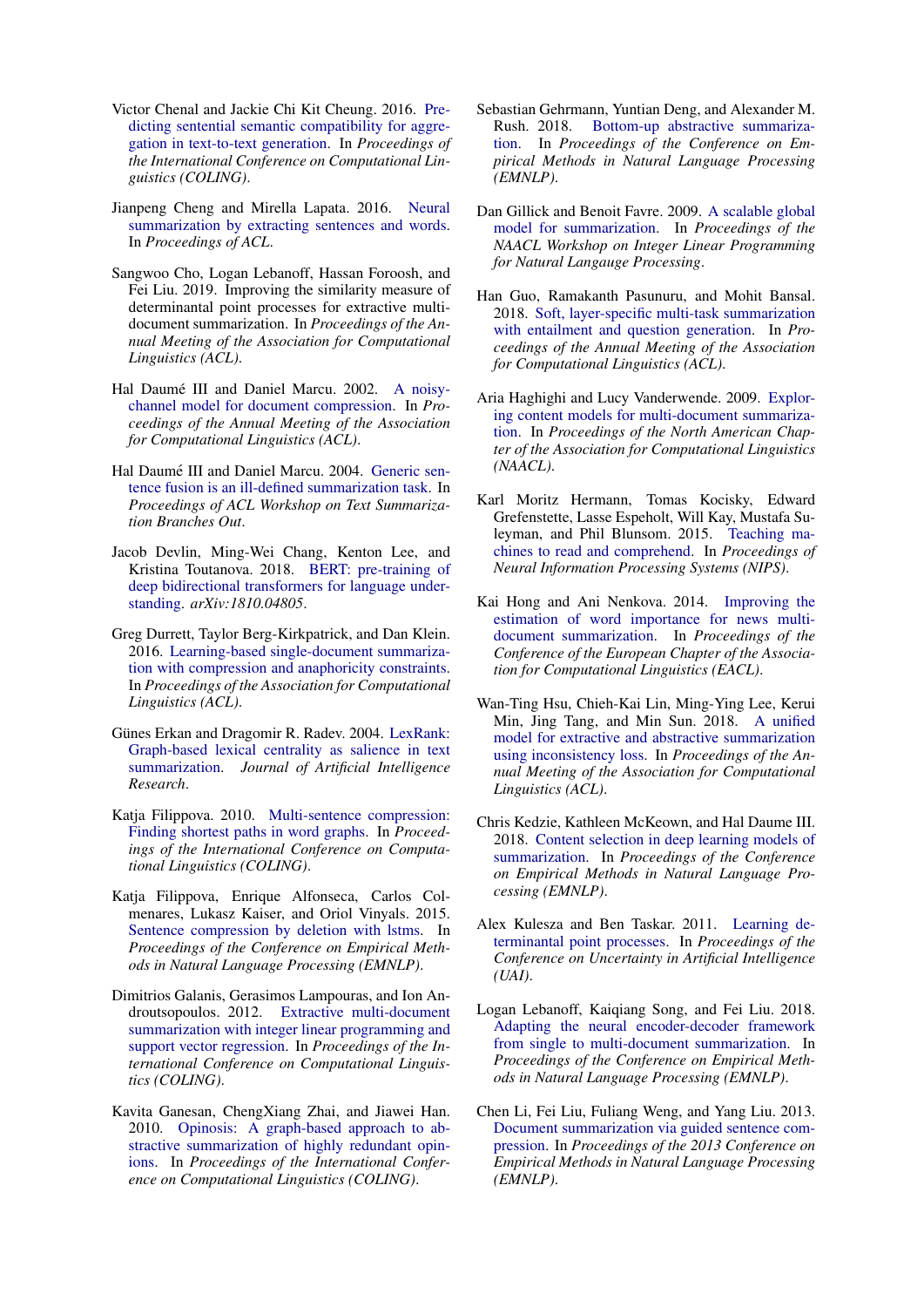- <span id="page-10-14"></span>Chen Li, Yang Liu, Fei Liu, Lin Zhao, and Fuliang Weng. 2014. [Improving multi-document summa](https://www.aclweb.org/anthology/D14-1076)[rization by sentence compression based on expanded](https://www.aclweb.org/anthology/D14-1076) [constituent parse tree.](https://www.aclweb.org/anthology/D14-1076) In *Proceedings of the Conference on Empirical Methods on Natural Language Processing (EMNLP)*.
- <span id="page-10-11"></span>Piji Li, Wai Lam, Lidong Bing, and Zihao Wang. 2017. [Deep recurrent generative decoder for abstractive](https://www.aclweb.org/anthology/D17-1222) [text summarization.](https://www.aclweb.org/anthology/D17-1222) In *Proceedings of the Conference on Empirical Methods in Natural Language Processing (EMNLP)*.
- <span id="page-10-16"></span>Kexin Liao, Logan Lebanoff, and Fei Liu. 2018. [Ab](https://arxiv.org/abs/1806.05655)[stract meaning representation for multi-document](https://arxiv.org/abs/1806.05655) [summarization.](https://arxiv.org/abs/1806.05655) In *Proceedings of the International Conference on Computational Linguistics (COL-ING)*.
- <span id="page-10-21"></span>Chin-Yew Lin. 2004. [ROUGE: a package for au](https://www.aclweb.org/anthology/W04-1013)[tomatic evaluation of summaries.](https://www.aclweb.org/anthology/W04-1013) In *Proceedings of ACL Workshop on Text Summarization Branches Out*.
- <span id="page-10-20"></span>Christopher D. Manning, Prabhakar Raghavan, and Hinrich Schütze. 2008. Introduction to Information *Retrieval*. Cambridge University Press.
- <span id="page-10-17"></span>Andre F. T. Martins and Noah A. Smith. 2009. [Sum](https://www.aclweb.org/anthology/W09-1801)[marization with a joint model for sentence extrac](https://www.aclweb.org/anthology/W09-1801)[tion and compression.](https://www.aclweb.org/anthology/W09-1801) In *Proceedings of the ACL Workshop on Integer Linear Programming for Natural Language Processing*.
- <span id="page-10-6"></span>Ramesh Nallapati, Bowen Zhou, Cicero dos Santos, Caglar Gulcehre, and Bing Xiang. 2016. [Abstrac](https://arxiv.org/abs/1602.06023)[tive text summarization using sequence-to-sequence](https://arxiv.org/abs/1602.06023) [rnns and beyond.](https://arxiv.org/abs/1602.06023) In *Proceedings of SIGNLL*.
- <span id="page-10-1"></span>Shashi Narayan, Shay B. Cohen, and Mirella Lapata. 2018. [Don't give me the details, just the summary!](https://arxiv.org/abs/1808.08745) [Topic-aware convolutional neural networks for ex](https://arxiv.org/abs/1808.08745)[treme summarization.](https://arxiv.org/abs/1808.08745) In *Proceedings of the Conference on Empirical Methods in Natural Language Processing (EMNLP)*.
- <span id="page-10-18"></span>Ani Nenkova and Kathleen McKeown. 2011. [Auto](https://www.nowpublishers.com/article/Details/INR-015)[matic summarization.](https://www.nowpublishers.com/article/Details/INR-015) *Foundations and Trends in Information Retrieval*.
- <span id="page-10-0"></span>Paul Over and James Yen. 2004. [An introduction to](https://duc.nist.gov/pubs/2004slides/duc2004.intro.pdf) [DUC-2004.](https://duc.nist.gov/pubs/2004slides/duc2004.intro.pdf) *National Institute of Standards and Technology*.
- <span id="page-10-8"></span>Romain Paulus, Caiming Xiong, and Richard Socher. 2017. [A deep reinforced model for abstractive sum](https://arxiv.org/abs/1705.04304)[marization.](https://arxiv.org/abs/1705.04304) In *Proceedings of the Conference on Empirical Methods in Natural Language Processing (EMNLP)*.
- <span id="page-10-5"></span>Alexander M. Rush, Sumit Chopra, and Jason Weston. 2015. [A neural attention model for sentence sum](https://www.aclweb.org/anthology/D15-1044)[marization.](https://www.aclweb.org/anthology/D15-1044) In *Proceedings of EMNLP*.
- <span id="page-10-3"></span>Abigail See, Peter J. Liu, and Christopher D. Manning. 2017. [Get to the point: Summarization with pointer](https://arxiv.org/abs/1704.04368)[generator networks.](https://arxiv.org/abs/1704.04368) In *Proceedings of the Annual Meeting of the Association for Computational Linguistics (ACL)*.
- <span id="page-10-15"></span>Chao Shen and Tao Li. 2010. [Multi-document summa](https://www.aclweb.org/anthology/C10-1111)[rization via the minimum dominating set.](https://www.aclweb.org/anthology/C10-1111) In *Proceedings of the International Conference on Computational Linguistics (COLING)*.
- <span id="page-10-4"></span>Kaiqiang Song, Lin Zhao, and Fei Liu. 2018. [Structure-infused copy mechanisms for abstractive](https://aclweb.org/anthology/C18-1146) [summarization.](https://aclweb.org/anthology/C18-1146) In *Proceedings of the International Conference on Computational Linguistics (COL-ING)*.
- <span id="page-10-7"></span>Jiwei Tan, Xiaojun Wan, and Jianguo Xiao. 2017. [Abstractive document summarization with a graph](https://www.aclweb.org/anthology/P17-1108)[based attentional neural model.](https://www.aclweb.org/anthology/P17-1108) In *Proceedings of the Annual Meeting of the Association for Computational Linguistics (ACL)*.
- <span id="page-10-2"></span>Kapil Thadani and Kathleen McKeown. 2013. [Super](https://www.aclweb.org/anthology/I13-1198)[vised sentence fusion with single-stage inference.](https://www.aclweb.org/anthology/I13-1198) In *Proceedings of the International Joint Conference on Natural Language Processing (IJCNLP)*.
- <span id="page-10-22"></span>Lucy Vanderwende, Hisami Suzuki, Chris Brockett, and Ani Nenkova. 2007. [Beyond SumBasic: Task](https://www.cis.upenn.edu/~nenkova/papers/ipm.pdf)[focused summarization with sentence simplification](https://www.cis.upenn.edu/~nenkova/papers/ipm.pdf) [and lexical expansion.](https://www.cis.upenn.edu/~nenkova/papers/ipm.pdf) *Information Processing and Management*, 43(6):1606–1618.
- <span id="page-10-19"></span>Ashish Vaswani, Noam Shazeer, Niki Parmar, Jakob Uszkoreit, Llion Jones, Aidan N. Gomez, Lukasz Kaiser, and Illia Polosukhin. 2017. [https://arxiv.org/abs/1706.03762.](https://arxiv.org/abs/1706.03762) In *Proceedings of the 31st Conference on Neural Information Processing Systems (NIPS)*.
- <span id="page-10-13"></span>Lu Wang, Hema Raghavan, Vittorio Castelli, Radu Florian, and Claire Cardie. 2013. [A sentence com](https://arxiv.org/abs/1606.07548)[pression based framework to query-focused multi](https://arxiv.org/abs/1606.07548)[document summarization.](https://arxiv.org/abs/1606.07548) In *Proceedings of ACL*.
- <span id="page-10-9"></span>Kam-Fai Wong, Mingli Wu, and Wenjie Li. 2008. [Ex](https://www.aclweb.org/anthology/C08-1124)[tractive summarization using supervised and semi](https://www.aclweb.org/anthology/C08-1124)[supervised learning.](https://www.aclweb.org/anthology/C08-1124) In *Proceedings of the International Conference on Computational Linguistics (COLING)*.
- <span id="page-10-12"></span>David Zajic, Bonnie J. Dorr, Jimmy Lin, and Richard Schwartz. 2007. [Multi-candidate reduction: Sen](http://users.umiacs.umd.edu/~jimmylin/publications/Zajic_etal_IPM2007.pdf)[tence compression as a tool for document summa](http://users.umiacs.umd.edu/~jimmylin/publications/Zajic_etal_IPM2007.pdf)[rization tasks.](http://users.umiacs.umd.edu/~jimmylin/publications/Zajic_etal_IPM2007.pdf) *Information Processing and Management*.
- <span id="page-10-10"></span>Qingyu Zhou, Nan Yang, Furu Wei, and Ming Zhou. 2017. [Selective encoding for abstractive sentence](https://arxiv.org/abs/1704.07073) [summarization.](https://arxiv.org/abs/1704.07073) In *Proceedings of the Annual Meeting of the Association for Computational Linguistics (ACL)*.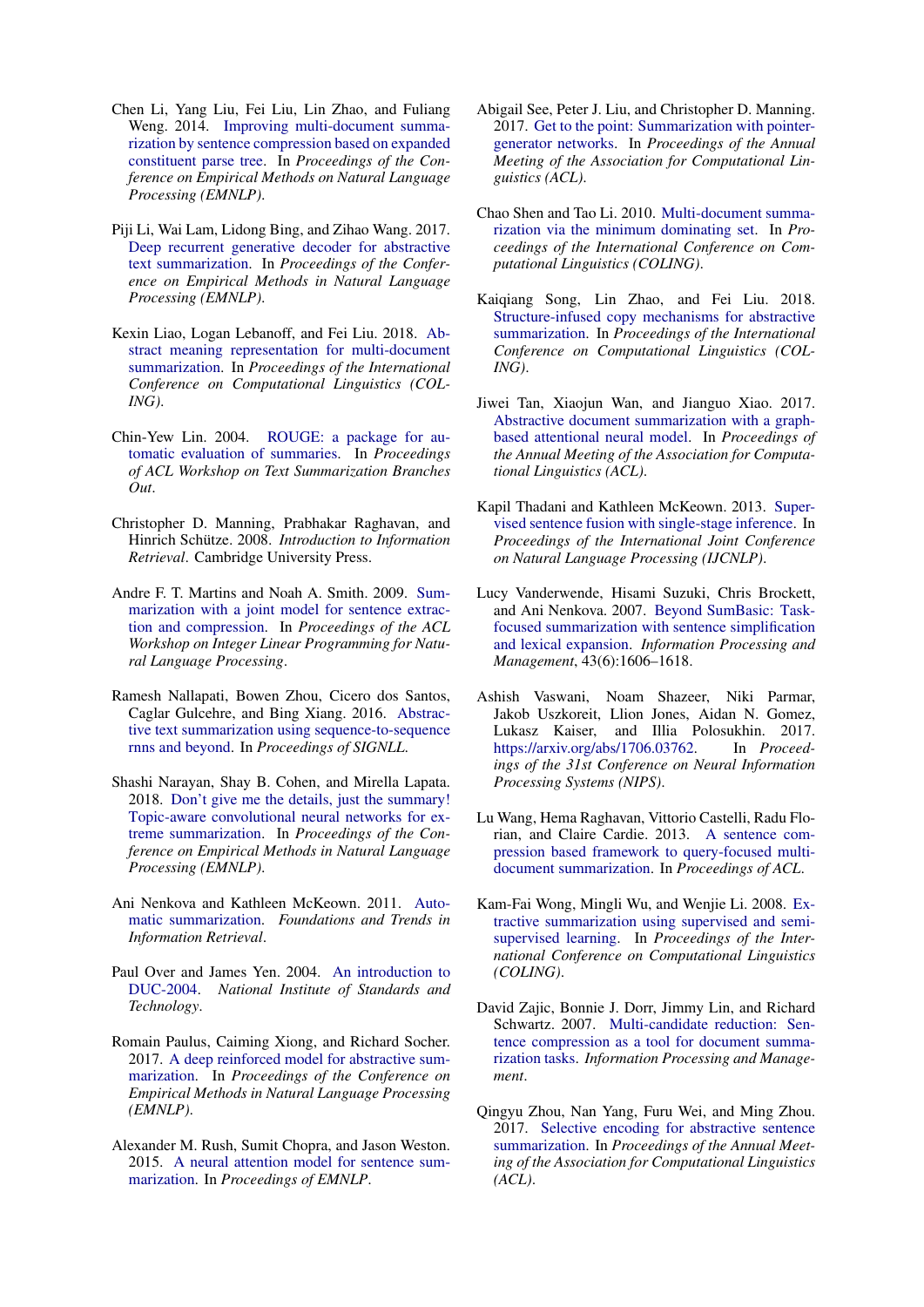# A Ground-truth Sets of Instances

We performed a manual inspection over a subset of our ground-truth sets of singletons and pairs. Each sentence from a human-written summary is matched with one or two source sentences based on average ROUGE similarity (details in Section 4 of the paper). Tables [4,](#page-12-0) [5,](#page-12-1) and [6](#page-13-0) present randomly selected examples from CNN/Daily Mail, XSum, and DUC-04, respectively. Colored text represents overlapping tokens between sentences. Darker colors represent content from primary sentences, while lighter colors represent content from secondary sentences. Best viewed in color.

# B Example Summaries

Table [7](#page-14-0) presents example system summaries and human-written abstracts from CNN/Daily Mail. Each Human Abstract sentence is matched with a sentence singleton or pair from the source document; these singletons/pairs make up the GT-SingPairMix summary. Similarly, each sentence from BERT-Abs is created by compressing a singleton or merging a pair selected by BERT-Extr.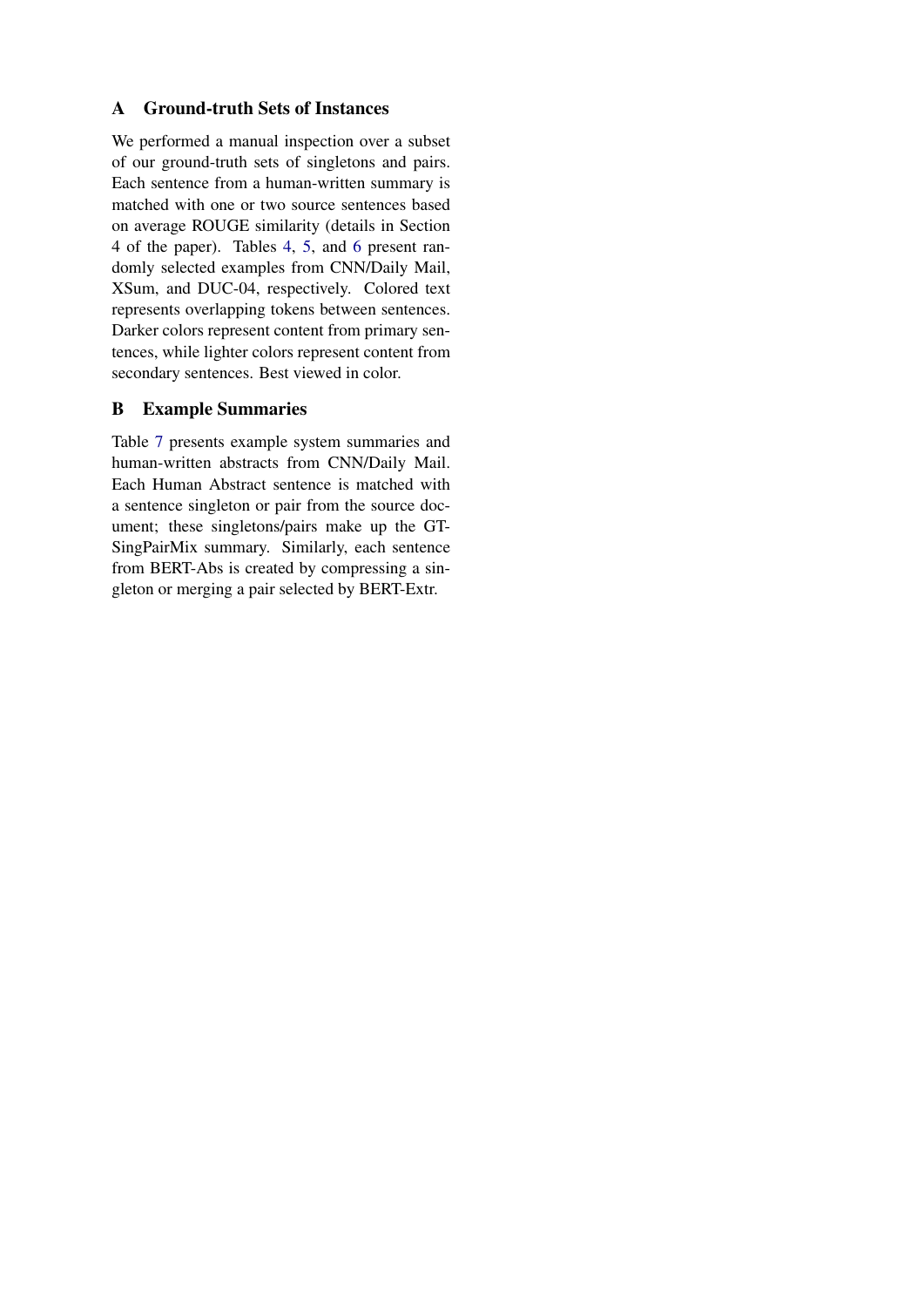<span id="page-12-0"></span>

| <b>Selected Source Sentence(s)</b>                                                                              | <b>Human Summary Sentence</b>                        |
|-----------------------------------------------------------------------------------------------------------------|------------------------------------------------------|
| an inmate housed on the " forgotten floor, " where many mentally ill inmates are                                | mentally ill inmates in miami are housed on the "    |
| housed in miami before trial.                                                                                   | forgotten floor"                                     |
| most often, they face drug charges or charges of assaulting an officer - charges that                           | judge steven leifman says most are there as a result |
| judge steven leifman says are usually "avoidable felonies."                                                     | of " avoidable felonies "                            |
| $\prime\prime$ i am the son of the president.                                                                   | while cnn tours facility, patient shouts: "i am      |
| miami, florida -lrb- $\frac{\text{cm}}{\text{cm}}$ -rrb- - the ninth floor of the miami-dade pretrial detention | the son of the president"                            |
| facility is dubbed the "forgotten floor."                                                                       |                                                      |
| it's brutally unjust, in his mind, and he has become a strong advocate for changing                             | leifman says the system is unjust and he's fight-    |
| things in miami.                                                                                                | ing for change.                                      |
| so, he says, the sheer volume is overwhelming the system, and the result is what                                |                                                      |
| we see on the ninth floor.                                                                                      |                                                      |

| <b>Selected Source Sentence(s)</b>                                                                                                                                      | <b>Human Summary Sentence</b>                         |
|-------------------------------------------------------------------------------------------------------------------------------------------------------------------------|-------------------------------------------------------|
| the average surface temperature has warmed one degree fahrenheit -lrb-0.6 degrees<br>celsius -rrb- during the last century, according to the national research council. | earth has warmed one degree in past 100 years.        |
| the reason most cited $-$ by scientists and scientific organizations $-$ for the current                                                                                | of scientists<br>majority<br>say greenhouse gases are |
| warming trend is an increase in the concentrations of greenhouse gases, which are                                                                                       | to rise.<br>temperatures<br>causing                   |
| in the atmosphere naturally and help keep the planet's temperature at a comfortable                                                                                     |                                                       |
| level.                                                                                                                                                                  |                                                       |
| in the worst-case scenario, experts $\frac{say}{ay}$ oceans could rise to overwhelming and                                                                              |                                                       |
| catastrophic levels, flooding cities and altering seashores.                                                                                                            |                                                       |
| a change in the earth 's orbit or the intensity of the sun 's radiation could change,                                                                                   | some critics say planets often in periods of warm-    |
| triggering warming or cooling.                                                                                                                                          | ing or cooling.                                       |
| other scientists and observers, a minority compared to those who believe the warming                                                                                    |                                                       |
| trend is something ominous, say it is simply the latest shift in the cyclical patterns of                                                                               |                                                       |
| a planet 's life.                                                                                                                                                       |                                                       |

Table 4: Sample of our ground-truth labels for singleton/pair instances from CNN/Daily Mail. Large chunks of text are copied straight out of the source sentences.

<span id="page-12-1"></span>

| <b>Selected Source Sentence(s)</b>                                                                                                                                                                                                                                                                                                                   | <b>Human Summary Sentence</b>                                                                                                                                      |
|------------------------------------------------------------------------------------------------------------------------------------------------------------------------------------------------------------------------------------------------------------------------------------------------------------------------------------------------------|--------------------------------------------------------------------------------------------------------------------------------------------------------------------|
| the premises, used by east belfast mp naomilong, have been targeted a number of<br>times.<br>army explosives experts were called out to deal with a suspect package at the offices<br>on the newtownards road on friday night.                                                                                                                       | a suspicious package left outside an alliance party<br>office in east belfast has been declared a hoax.                                                            |
| <b>Selected Source Sentence(s)</b>                                                                                                                                                                                                                                                                                                                   | <b>Human Summary Sentence</b>                                                                                                                                      |
| nev edwards scored an early try for sale, before castres 'florian vialelle went over<br>, but julien dumora 's penalty put the hosts 10-7 ahead at the break.                                                                                                                                                                                        | a late penalty try gave sale victory over castres<br>at stade pierre-antoine in their european challenge<br>cup clash.                                             |
| <b>Selected Source Sentence(s)</b>                                                                                                                                                                                                                                                                                                                   | <b>Human Summary Sentence</b>                                                                                                                                      |
| speaking in the dil, sinn fin leader gerry adams also called for a commission of<br>investigation and said his party had "little confidence the government is protecting<br>the public interest".<br>last year, nama sold its entire 850-property loan portfolio in northern ireland to<br>the new york investment firm cerberus for more than #1bn. | the irish<br>government has rejected<br>calls<br>to set<br>a commission of investigation into the sale of<br>up<br>nama 's portfolio of loans in northern ireland. |

Table 5: Sample of our ground-truth labels for singleton/pair instances from XSum. Each article has only one summary sentences, and thus only one singleton or pair matched with it.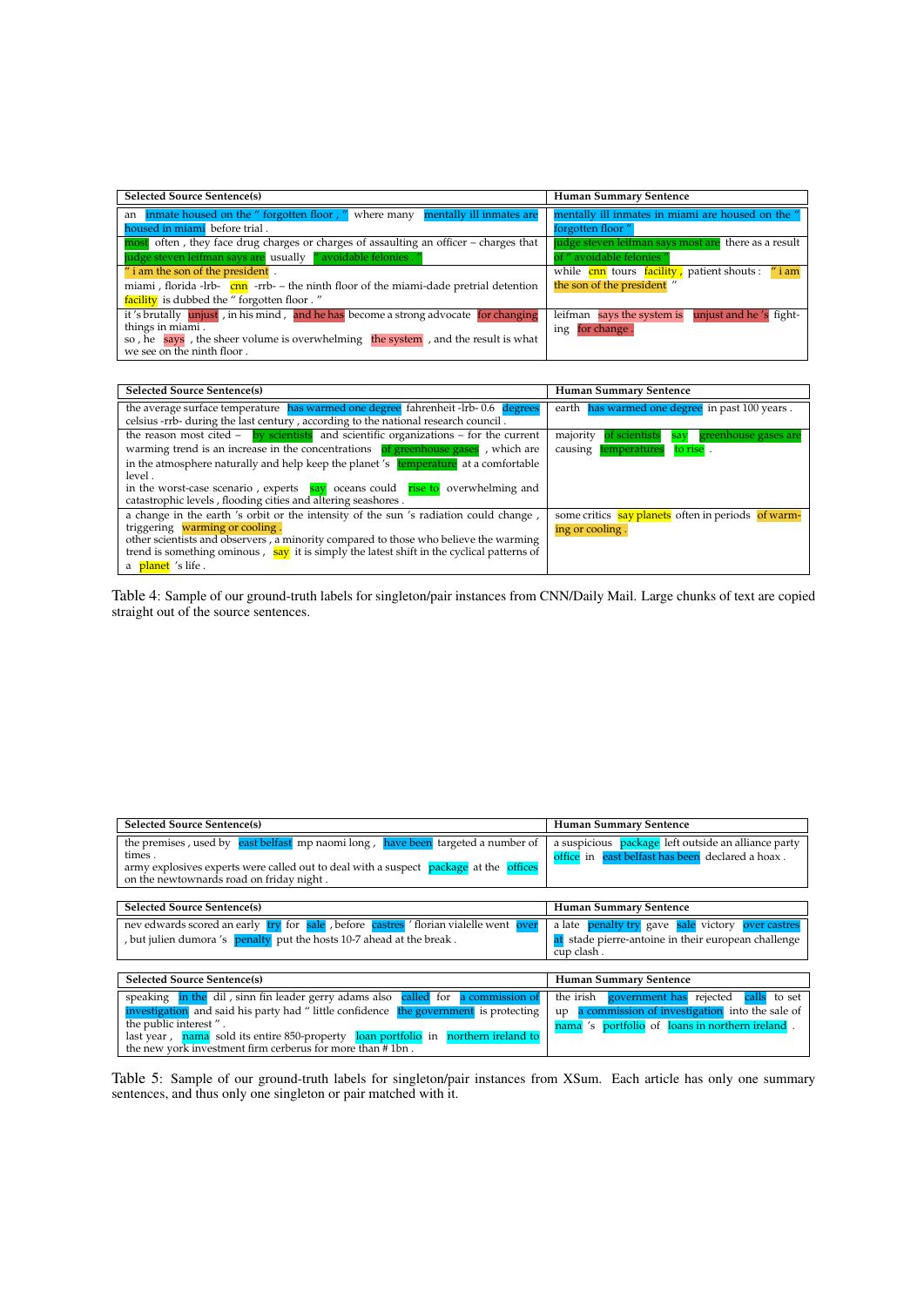<span id="page-13-0"></span>

| <b>Selected Source Sentence(s)</b>                                                                                                                                          | <b>Human Summary Sentence</b>                             |
|-----------------------------------------------------------------------------------------------------------------------------------------------------------------------------|-----------------------------------------------------------|
| hun sen 's cambodian people 's party won 64 of the 122 parliamentary seats in                                                                                               | cambodian elections, fraudulent according to op-          |
| july 's elections, short of the two-thirds majority needed to form a government                                                                                             | position <b>parties</b> , gave the cpp of hun sen a scant |
| its own<br>on                                                                                                                                                               | majority but not enough to form its own govern-           |
|                                                                                                                                                                             | ment                                                      |
| opposition leaders prince norodom ranariddh and sam rainsy, citing hun sen's threats                                                                                        | opposition leaders<br>arrest, or worse, fled<br>fearing   |
| to arrest opposition figures after two alleged attempts on his life, said they could not                                                                                    | and asked for talks outside the country.                  |
| negotiate freely in cambodia and called for talks at sihanouk 's residence in beijing.                                                                                      |                                                           |
| cambodian leader hun sen has guaranteed the safety and political freedom of all politi-                                                                                     |                                                           |
| cians, trying to ease the fears of his rivals that they will be arrested or killed if they                                                                                  |                                                           |
| return to the country.                                                                                                                                                      |                                                           |
| the cambodian people 's party criticized a non-binding resolution passed earlier this                                                                                       | the un found evidence of rights violations by hun         |
| house of representatives calling for an investigation into<br>month by the u.s.                                                                                             | sen prompting the us house to call for an inves-          |
| violations of international humanitarian law allegedly committed by hun sen.                                                                                                | tigation                                                  |
| cambodian politicians expressed hope monday that a new partnership between the                                                                                              | the three-month governmental deadlock<br>ended            |
| parties of strongman hun sen and his rival, prince norodom ranariddh, in a coalition                                                                                        | with han sen and his chief rival, prince norodom          |
| government would not end in more violence.                                                                                                                                  | ranariddh sharing power.                                  |
| citing hun sen 's threats to arrest opposition politicians following two alleged attempts                                                                                   | guaranteed safe<br>han sen<br>return to cambodia          |
| on his life, ranariddh and sam rainsy have said they do not feel safe negotiating                                                                                           | for all opponents but his strongest critic<br>, sam       |
| inside the country and asked the king to chair the summit at gis residence in beijing.                                                                                      | remained wary.<br>rainsy,                                 |
| after a meeting between hun sen and the new french ambassador to cambodia, hun                                                                                              |                                                           |
| sen aide prak sokhonn said the cambodian leader had repeated calls for the opposition<br>to return, but expressed concern that the international community may be asked for |                                                           |
| security guarantees.                                                                                                                                                        |                                                           |
| diplomatic efforts to revive the stalled talks appeared to bear fruit monday as japanese                                                                                    | chief of state king norodom sihanouk<br>praised the       |
| foreign affairs secretary of state nobutaka machimura said king norodom sihanouk                                                                                            | agreement.                                                |
| has called on ranariddh and sam rainsy to return to cambodia.                                                                                                               |                                                           |
| king norodom sihanouk on tuesday praised agreements by cambodia's top two polit-                                                                                            |                                                           |
| ical parties – previously bitter rivals – to form a coalition government led by strongman                                                                                   |                                                           |
| hun sen.                                                                                                                                                                    |                                                           |

Table 6: Sample of our ground-truth labels for singleton/pair instances from DUC-04, a multi-document dataset. Ground-truth sentences are widely dispersed among all ten documents.